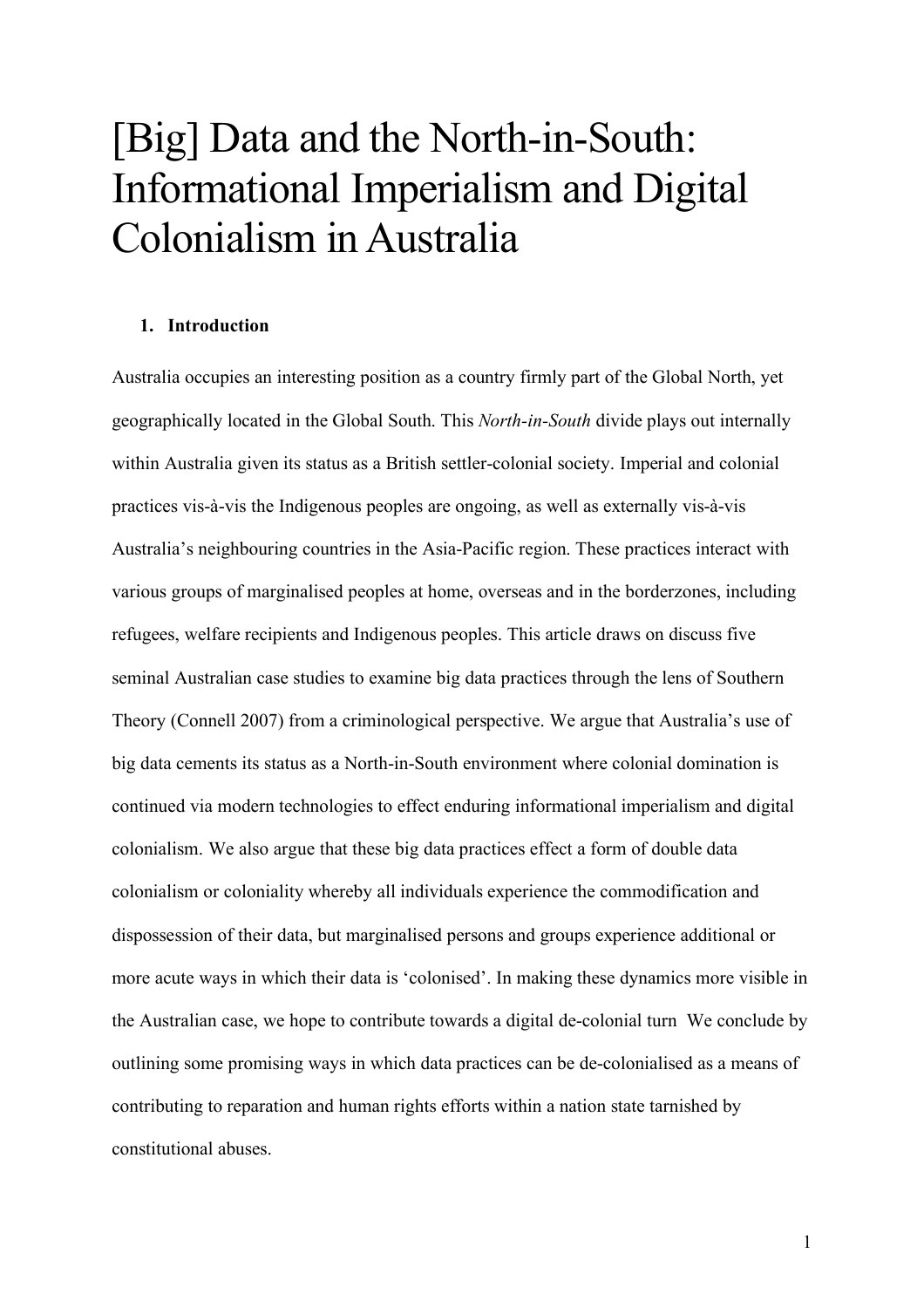#### **2. Southern Theory and Big Data**

In the seminal work *Southern Theory,* Connell (2007) considers knowledge-power relations, arguing that methods and processes of knowledge production from the Global North supersede alternative possibilities. Such possibilities include local, Indigenous, and ethnically diverse perspectives (Connell 2014), underpinned by 'resistance, subversion, and creativity' among the voices of those often lost within Northern/Western-centric dialogue (Milan and Treré 2017). This perspective focuses attention on distinct power relations between the Global North and South – the systems of academic inquiry and thought, and geopolitical, economic and legal interactions that preference a Northern/Western, largely Anglophone, worldview – at the expense of Southern alternatives. Despite Australia's geographical position within the Asia-Pacific, *and* the enduring presence and richness of Aboriginal cultures, Australia's social and political backdrop neglects these inflections in favour of Northern/Western influences, thereby perpetuating the marginalisation of Indigenous peoples. We argue that Australia's position as a country with a distinctively 'Northern' character located in the Global South adds an interesting conceptual dimension to the North-South dynamic via, what we term, the 'North-in-South.' Moreover, as Global South perspectives have been largely overlooked in criminological research (Carrington, et al., 2016), it is important to spotlight the potential this framework has in the Australian context, *and* for wider criminological inquiry.

Aligned with the datafication of society and North-South information flows, there is emerging recognition that North-South dynamics play out in 'cyber' and digital realms (Lee 2018; Mann and Warren 2018). A growing literature base recognises the (neo)colonial and (neo)imperial ways that digital technologies are created and implemented (e.g. Gajjala and Birzescu 2011; Jin 2015; Thatcher, O'Sullivan and Mahmoudi 2016). Traditional colonialism represents the physical presence of a colonial power in a given geographical place (Jandrić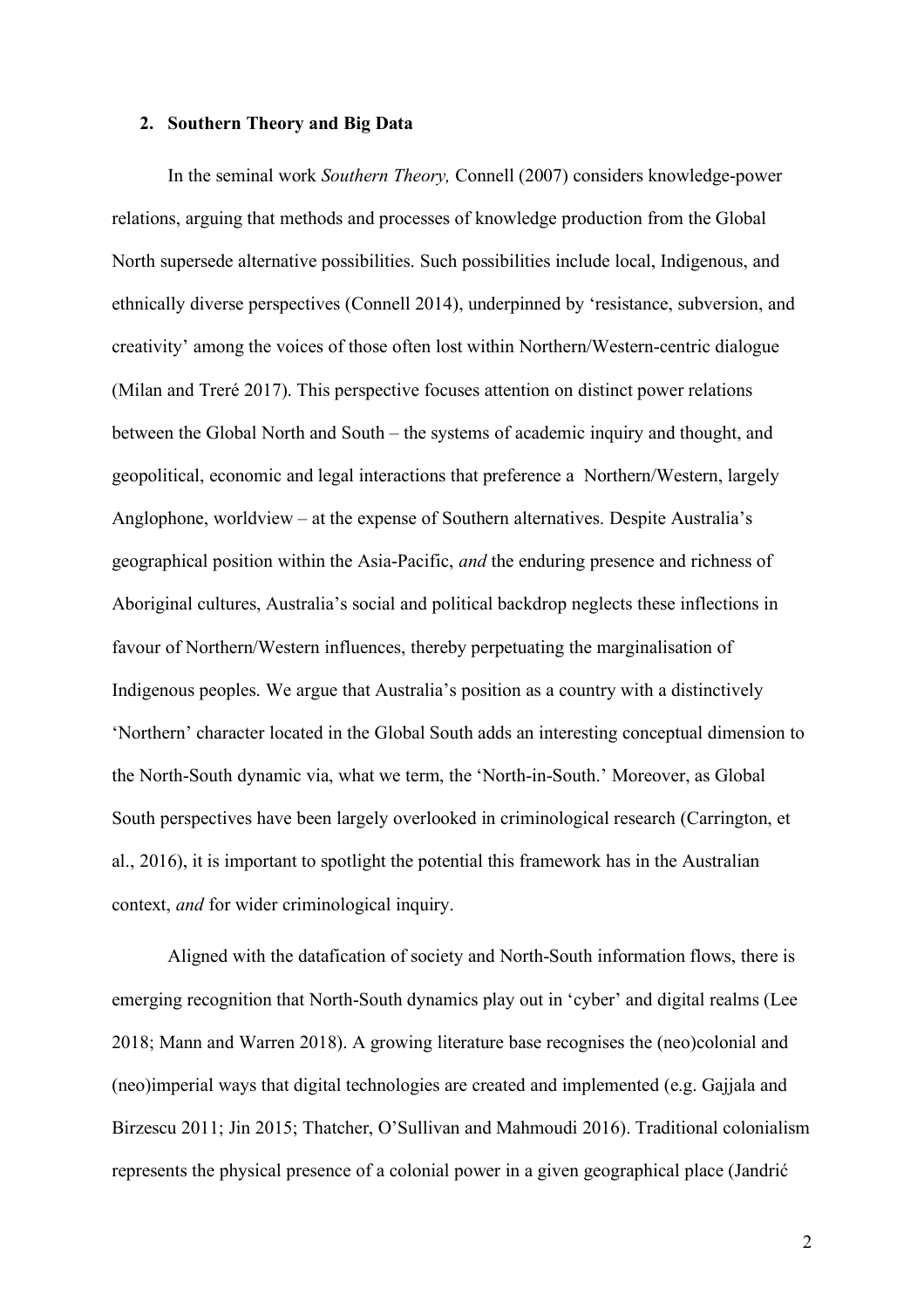and Kuzmanić 2016). However, technological advancements have catalysed digital colonialism, whereby information, and highly classified surveillance can be disseminated to and from remote destinations as a means of perpetuating traditional colonial discourses via technological innovation. Specifically, within Australia, it also reproduces – and exacerbates - pre-existing colonial dynamics with regards to Australia's smaller and poorer neighbours, Indigenous peoples, refugees, and other marginalised groups. In addition, the digital sphere enables massive amounts of information – i.e. big data – to be collected, shared, and analysed. Here, we acknowledge that 'data colonialism' operates through 'the commodification of data and its accumulation by dispossession' (Thatcher *et al.* 2016).

Growing research from North America also demonstrates how data practices are harmful to, and targeted at, racial minorities (Browne 2015; Eubanks 2018; Noble 2017). Such scenarios may demonstrate a 'double' data colonialism or 'coloniality' (Maldonado-Torres 2007), whereby individuals experience the commodification and dispossession of their data, but marginalised persons and groups experience additional ways in which their data is 'colonised'. We argue that these dynamics are also present in Australia and by making these dynamics more visible in the Australian case, we hope to contribute towards a digital decolonial turn (Casilli 2017).

# **3. The 'North-in-South': The Curious Case of Australia**

Global North-Global South divides play out internally within Australia given its status as a white settler-(invader)-colonial society (Johnston and Lawson 2000; Veracini 2010) with a settler-majority population. The forced – and often fatal - displacement of Aboriginal inhabitants following European settlement/invasion is key to Australia's colonial past (Hill 1995). Yet imperial and colonial practices towards the Indigenous inhabitants of the land are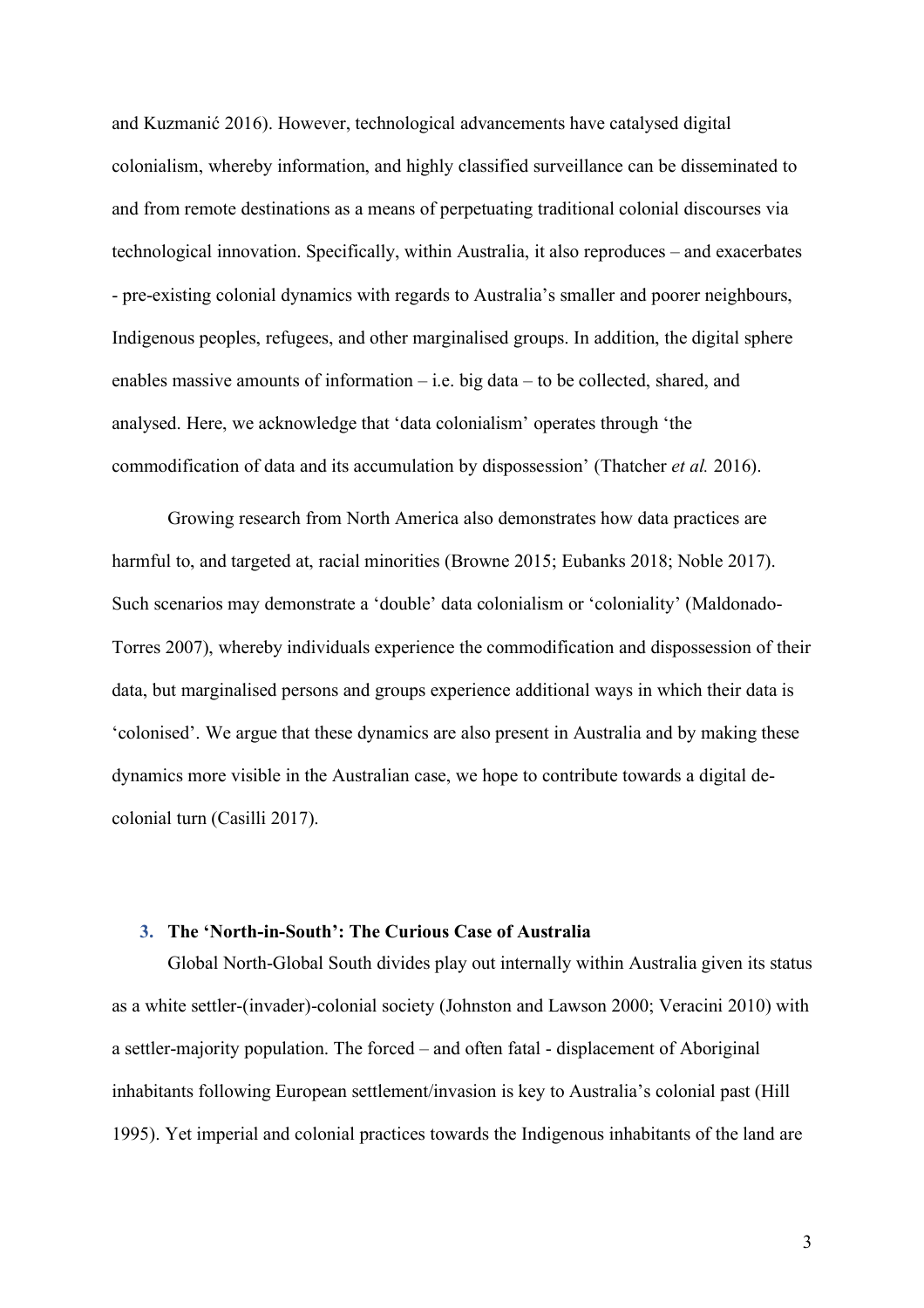ongoing (Moreton-Robinson 2015), and Australia has a domineering and exploitative relationship with its neighbouring countries (Bramble 2015; Teaiwa 2015; Watson 2015).

We draw on Australian case studies for several reasons. Firstly, Australia is an 'uncontested regional superpower, [*and*] one of the largest and richest nations in the world' (Coutinho and Gala 2014, 431). Australia is geographically situated in an important and strategic position for Global North allies with Asia-Pacific interests. Its Western-influenced political economy combined with its relations with South-East Asia provide a unique geopolitical context for examination (Abbondanza 2013). Secondly, Australia has a rapidly expanding capacity and thirst for big data analytics (Telsyte 2017). Australia has embraced big data practices (see e.g., Galloway 2017) although, in comparison to other 'Northern' countries, the human rights framework governing these practices is lacking (de Zwart *et al.* 2014; Williams and Reynolds 2017).

Against this backdrop of colonialism and the rapid uptake of big data in the absence of human rights protections, the Australian context provides an opportunity to examine the intersection between technology (i.e. big data) and continuing colonial impacts.<sup>i</sup> We present five case studies where these dynamics play out both internally and external to the Australian 'sovereign state'. ii These enable us to examine the impact of Australia big data practices *and*  how such practices cement colonialism/coloniality.

#### **4. Australia's Data Colonialism**

This section overviews some key case studies highlighting Australia's role in external and internal data activities. Examining internal and external examples of Australia's data activities highlights the continuing North-South divide. Specifically, the following case studies demonstrate Australia's *external* position internationally and as a key, albeit de facto,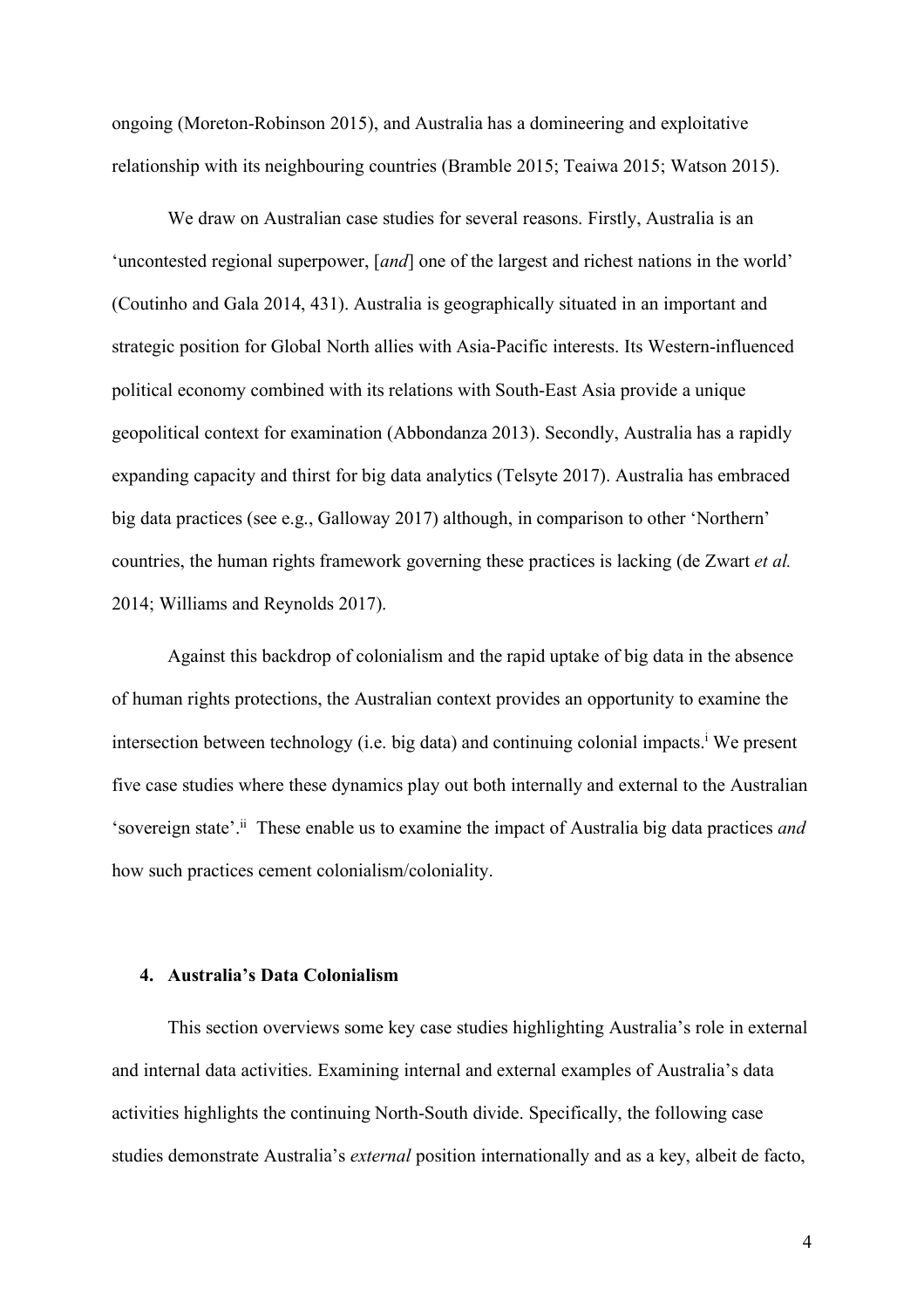Global North superpower, as well as the *internal* influence of the Global North (particularly British colonial) on Australia's domestic data-related activities. Moreover, these case studies showcase the more generalised use of big data processes as a strategic tool for Australia within *and* beyond its borders.

#### *4.1 External Data Activities*

#### *4.1.1 The Five Eyes and Joint Defence Facilities*

The Five Eyes (FVEY) alliance - between the United States (US), the United Kingdom (UK), Canada, Australia and New Zealand – is the most enduring multilateral intelligence sharing network (O'Neil 2017). Initiated in the 1940s, it exemplifies multilateral efforts to facilitate mass surveillance (Ruby *et al.* 2017). The FVEY network focuses on collection and sharing signals intelligence (SIGINT). The FVEY alliance is formalised by the 1947 *UKUSA Agreementiii* - at the time a top-secret agreement entered into following World War II. Initially an arrangement between the UK and US, it expanded to include other former British colonies from the Anglosphere. Thus, British colonial legacy has shaped the alliance. Australia's involvement in the FVEY alliance is a result of its 'close relationship with Britain', and it maintains a junior position relative to the US and the UK (O'Neil 2017, 536). While Australia supplies strategic intelligence and information to the FVEY alliance, particularly about the Asia-Pacific region, it is primarily a consumer of the senior partners' intelligence. Estimates suggest 'the two-way intelligence flow between Australia and the USA is roughly 90 percent in Australia's favour, with Canberra providing niche contributions overwhelmingly in relation to South-East Asia and the Pacific region' (O'Neil 2017, 538).

Edward Snowden's 2013 revelations cast light on Australia's role in the shady FVEY alliance to much outrage from Australia's neighbours. The revelations showed that most information sharing between the Australian Signals Directorate (ASD) and the National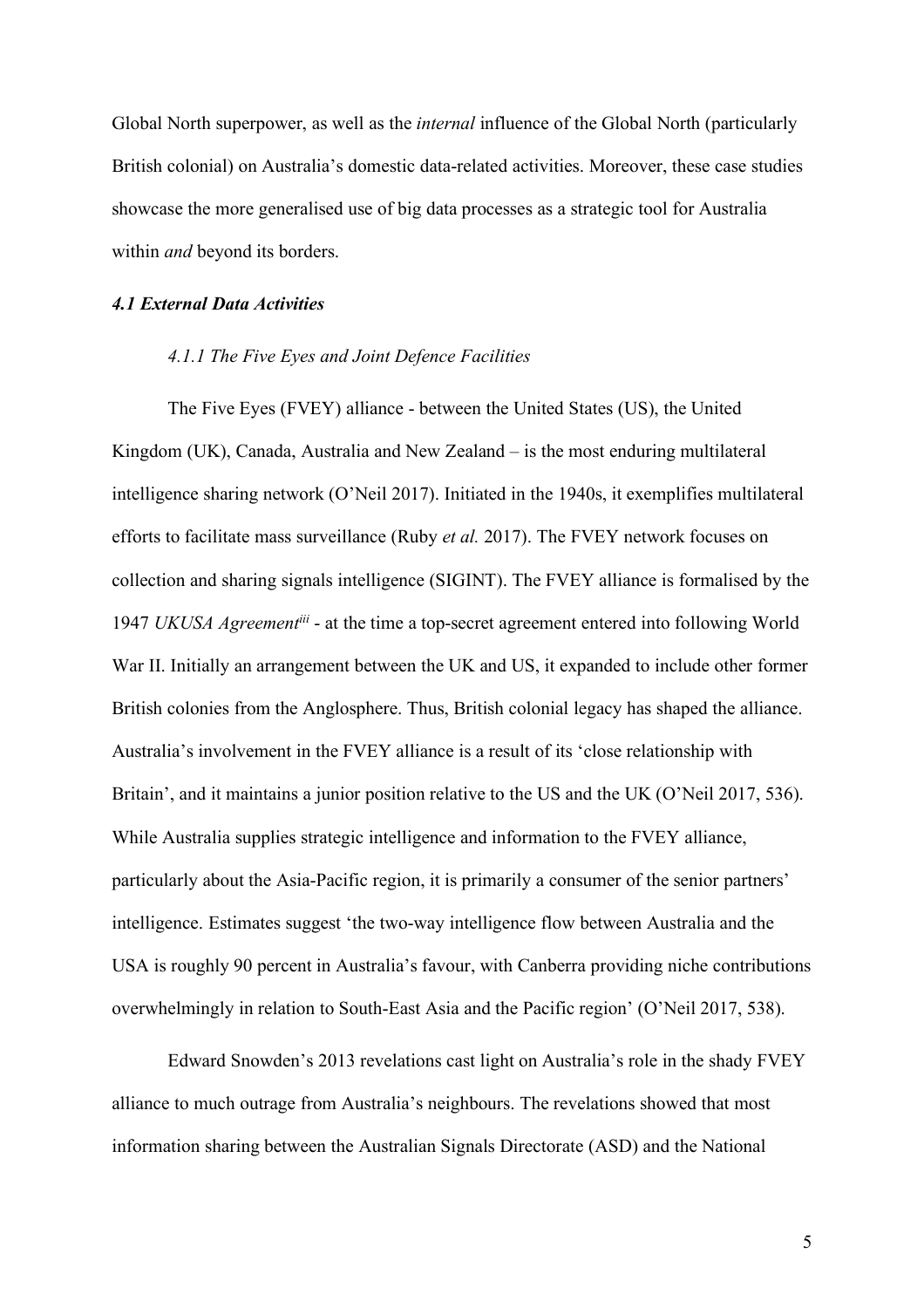Security Agency (NSA) concerned military and political issues in China and Indonesia (O'Neil 2017). The leaked documents showed how Australia was spying on regional neighbours throughout the Asia-Pacific region via listening posts in diplomatic missions in Cambodia, China, Indonesia, Malaysia, Myanmar and Thailand. Today, the FVEY partnership is reified through bulk data collection and the existence of 'joint facilities' designed specifically for SIGINT interception. The most important is the Joint Defence Facility at Pine Gap (JDFPG) at the height of the Cold War.iv Material made publicly available suggests the purpose of the JDFPG is to provide the ground control station for satellite communications (SATCOM) that intercept SIGINT (Joint Standing Committee on Treaties 1999, 12). Documents obtained by NSA whistle-blower Edward Snowden, and later leaked by The Intercept in 2017, reveal that the base operates as a communications monitoring control station enabling "continuous coverage of the majority of the Eurasian landmass and Africa… China, South Asia, East Asia, the Middle East, Eastern Europe, and territories in the Atlantic Ocean" (Gallagher 2017).

Significantly, JDFPG is located on Arrernte land, <sup>v</sup> where protests and campaigns by the traditional Aboriginal land owners to close Pine Gap have occurred.<sup>vi</sup> There is also a history of prosecuting peaceful protesters at JDFPG.<sup>vii</sup> The limited research in this area tends to focus on exposing the JDFPG's role in international surveillance and warfare (Middleton 2009) and neglects the fact that these surveillance structures have been established on traditional Aboriginal lands. The use of Aboriginal land for surveillance purposes, such as the JDFPG, highlights the perpetuation of traditional colonialism on Australian soil and reveals Australia's continued colonial impact both across traditional lands and digital space.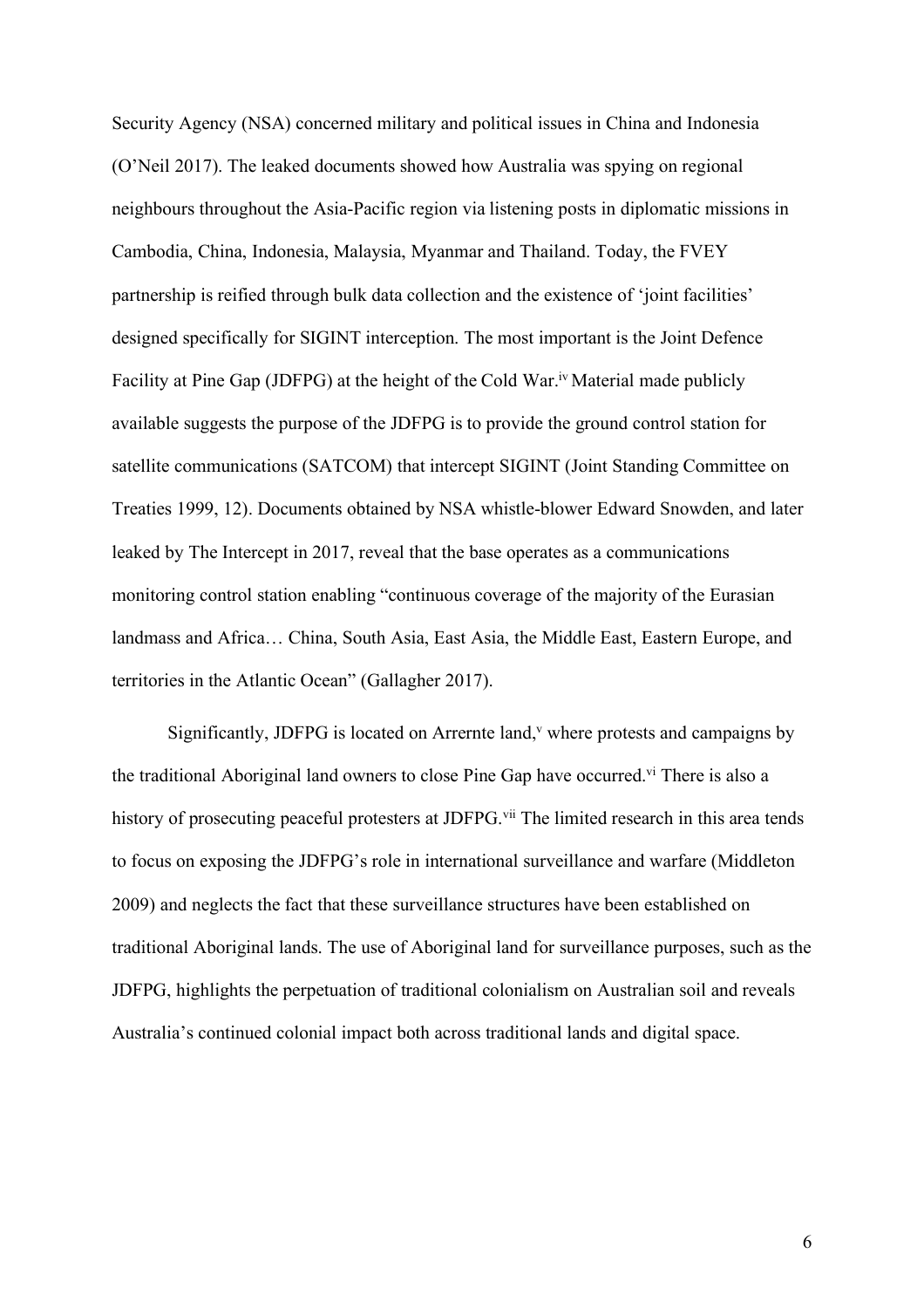#### *4.1.2 Surveilling Neighbours (Timor-Leste Treaty Negotiations, Embassies, Phones)*

Timor-Leste (also known as East Timor in English) occupies part of the island of Timor in South-East Asia. It was first colonised by Portugal in the 16th Century, later invaded and annexed by Indonesia in 1975, and finally gained independence in 2002. Since independence, Timor-Leste has been heavily reliant on oil for economic survival (Coutinho and Gala 2014). The maritime border between Australia and Timor-Leste that delimits jurisdiction and access to underwater oil and gas reserves has been the subject of extensive international arbitration (Coutinho and Gala 2014).<sup>viii</sup> Another example of Australia's digital colonialism can be found in the context of treaty negotiations with Timor-Leste about the maritime border between the two countries. There have been allegations that the Australian Secret Intelligence Service (ASIS) spied on Timor-Leste during these negotiations (Anton 2014).ix Timor-Leste has attempted to have the *Treaty with the Government of the Democratic Republic of Timor-Leste on Certain Maritime Arrangements in the Timor Sea*  (CMATS Treaty) declared invalid, arguing that the treaty is void on account of fraud, a breach of good faith by Australia engaging in espionage, and an intervention in Timor-Leste without consent (Anton 2014; Coutinho and Gala 2014). The mounting evidence suggests Australia made use of 'asymmetry in political and economic power' to secure access to natural resources at the expense of impoverished and newly independent Timor-Leste (Anton 2014). On various international stages, Timor-Leste has focussed attention on Australia's 'illegal use of power-espionage' to challenge and leverage a better deal (Anton 2014, 3). $^x$ Significantly, the International Court of Justice (ICJ) ordered Australia to cease spying on Timor-Leste and its legal representatives (Allard 2014), the only time Australia's surveillance practices have been judicially condemned since the Snowden revelations became public (Daly 2016). $x$ i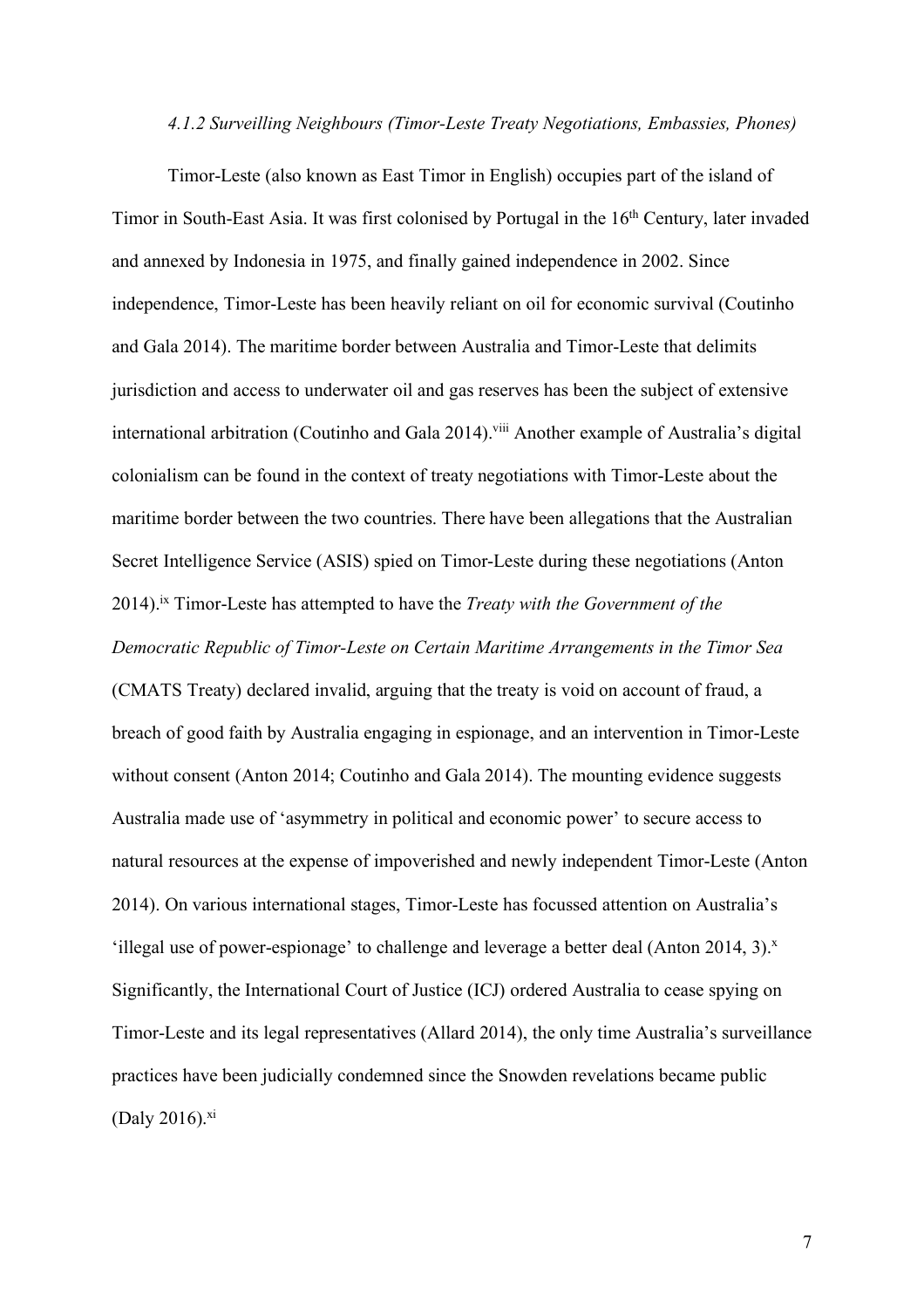The Timor-Leste example demonstrates the abuse by Australia of its geographic position and alliance with Global North superpowers to exploit Timor-Leste as a newlyindependent and vulnerable nation state including through errant data practices. Yet, these domineering informational practices are not limited to Timor-Leste. For example, despite successive cover up attempts (including suppression orders and Federal Court injunctions), in 1995 reports revealed that Australian intelligence agents installed listening devices in the Chinese Embassy at the behest of the US (Corcoran 2013).<sup>xii</sup> Further, information gleaned from the Snowden disclosures revealed that Australia spied on the mobile telephone communications of Indonesian President Susilo Bambang Yudhoyono (Leslie and Corcoran 2013).

#### *4.2 Internal Data Activities*

#### *4.2.1 Surveillance of Indigenous Peoples*

In 2007 the Australian Government implemented the Northern Territory Emergency Response, known as 'The Intervention,' which introduced a range of measures to curtail child abuse and other forms of violence in remote Indigenous communities, or 'prescribed areas'. The Intervention has been widely criticised for infringing international human rights standards (see e.g. Cowan 2013; Gruenstein 2008), and has compounded over 200 years of colonial treatment that has also included forced displacement from ancestral land and the forced removal of children as part of an official policy of genocide (Watson 2018). Since 2007 'successive federal governments re-designed and re-framed the Intervention' with the current package of legislation due to expire in 2022 (Castan Centre n.d.).

One aspect of the initial Intervention measures consisted of the surveillance of internet use on publicly funded computers in over 70 remote Indigenous communities to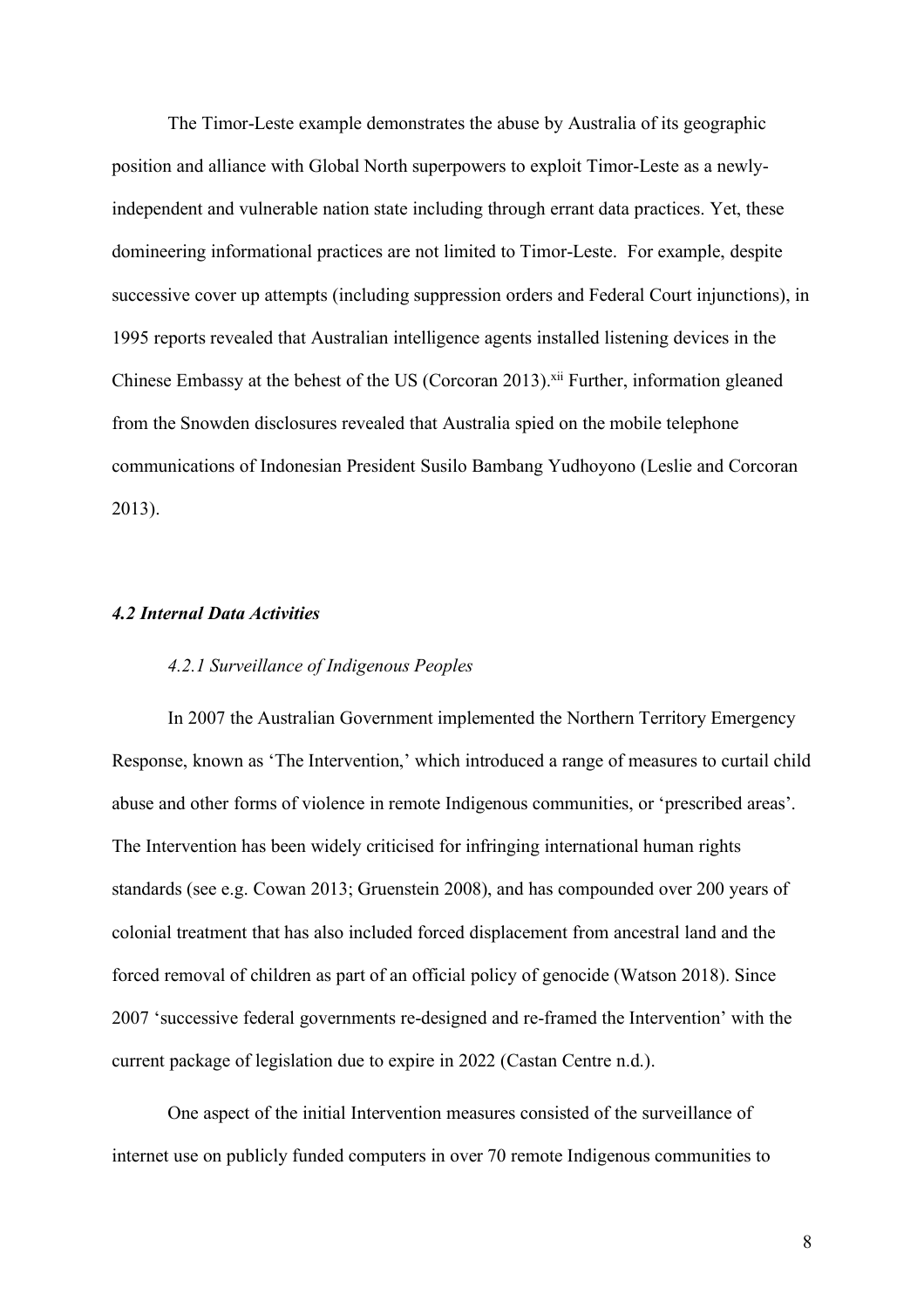prevent women and children being shown 'prohibited material' (i.e. pornography). This measure only operated in these 'prescribed areas' and was not applied to internet use more broadly throughout Australia. Providers of public internet and computer access facilities in these prescribed areas were required to audit computer use, maintain records of computer users, and install internet filters (see Rennie *et al.* 2017). This has been described as 'a remarkable case of institutional surveillance of a marginalised and vulnerable group' (Rennie *et al.* 2017, 4). Further, as part of the Intervention, a National Indigenous Intelligence Taskforce (NIITF) was also created within the Australian Crime Commission (ACC, now known as the Australian Criminal Intelligence Commission, ACIC).<sup>xiii</sup> The aim of the NIITF was to develop a holistic account of the prevalence of violence and child abuse across Indigenous communities in remote, regional, and urban areas (ACC 2014). Intelligence was provided directly to the NIITF and intelligence gathering was a significant motivation for the surveillance program (Calma 2009; Rennie *et al.* 2017). The ACC published a report on the NIITF, with no mention of public computer surveillance (ACC 2014).

Another case of big data surveillance that disproportionately targets Indigenous populations is the *Suspect Targeting Management Plan* (STMP) programme in New South Wales (NSW). This programme aims to identify individuals 'at-risk' of recidivism (Sentas and Pandolfini 2017). However, a recent evaluation of this programme by the Youth Justice Coalition revealed how the programme facilitated surveillance of Indigenous youths (Sentas and Pandolfini 2017). More problematically, individuals who were 'blacklisted' as 'at-risk' included Indigenous children as young as 9, which is younger than the minimum age of criminal responsibility. Given this over-representation of Indigenous youth, which is also the case in the criminal justice system at large (White 2015), the STMP serves as another example of state-inflicted data injustice towards Indigenous peoples.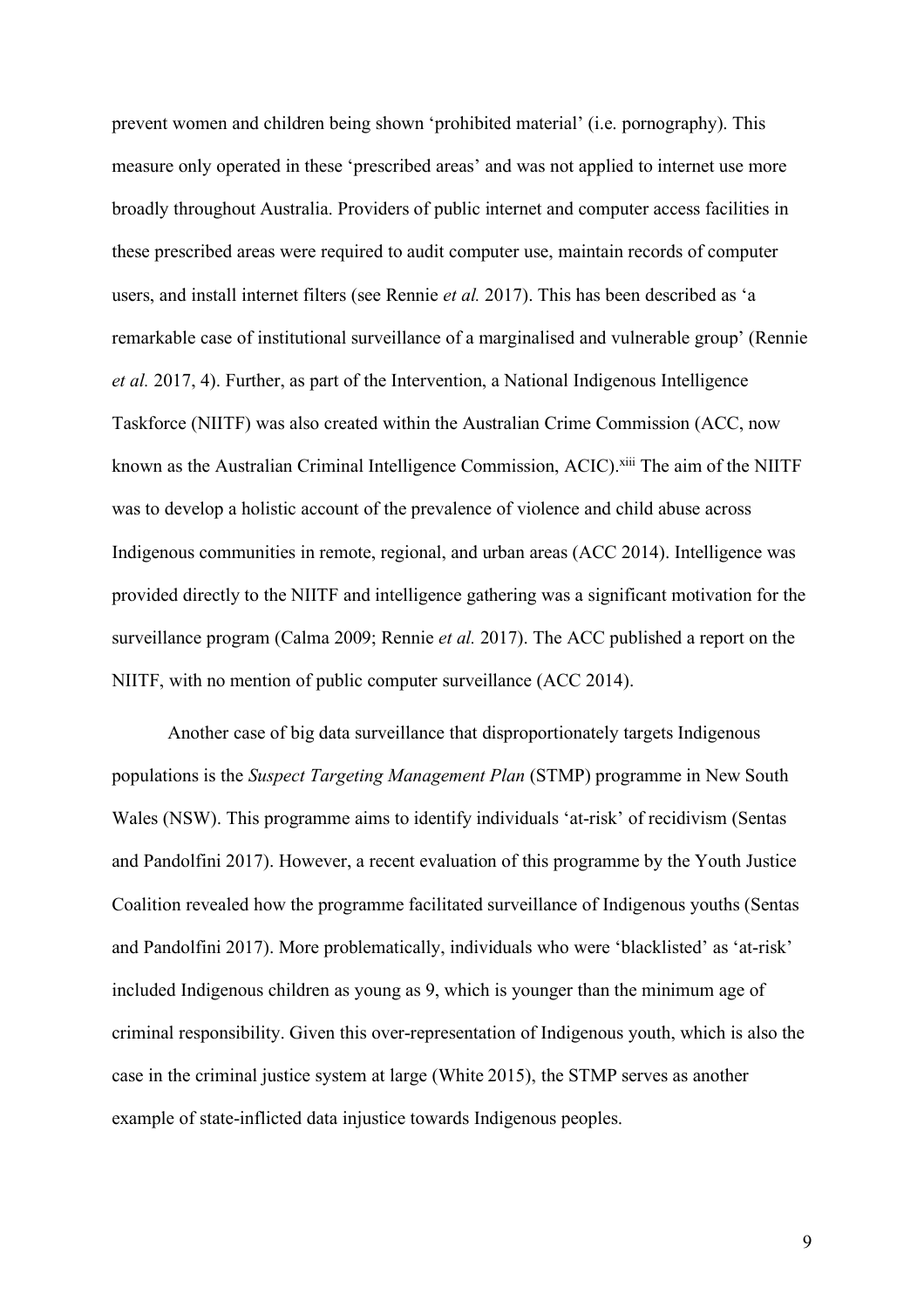Furthermore, the Australian government has implemented the 'BasicsCard,' as a form of 'welfare surveillance' to monitor and regulate welfare spending in Aboriginal communities (Dee 2013). This welfare managerialism prohibits cardholders from purchasing items such as alcohol and cigarettes and operates as a technique for the state to monitor marginalised groups. The BasicsCard, as well as other examples including the Intervention and the STMP exemplify a subset of continued efforts by the Australian Government to regulate the behaviours and actions of Aboriginal peoples. This notion of welfare surveillance has gained increasing traction in recent years, and the trial implementation of the BasicsCard first in Indigenous communities serves as a colonial wedge cemented between Indigenous peoples and the settler Australian population. Such initiatives follow a harmful trend since the colonisation of Australia of the asymmetry in value between Indigenous knowledge and practices, and those of mainstream Australia (Connell 2014). The welfare surveillance phenomenon is further outlined in the following section.

# *4.2.2 Surveilling the margins: Welfare, Automated Data Matching and Cashless Cards*

Welfare surveillance practices involve monitoring individuals with low socioeconomic status receiving state welfare support, which Australia has implemented in a number of ways (Henman and Marston 2008). The government welfare agency Centrelink's RoboDebt saga is a recent and controversial example of this, which highlights the adverse effects of big data surveillance techniques. RoboDebt involved automated data-matching between *Centrelink* and the *Australian Taxation Office* (ATO) to detect discrepancies in income reporting between agencies and recover alleged over-payment of welfare benefits (Galloway 2017). Over 200,000 people were affected when Centrelink automatically sent out approximately 20,000 debt notices per week without human intervention or oversight. Many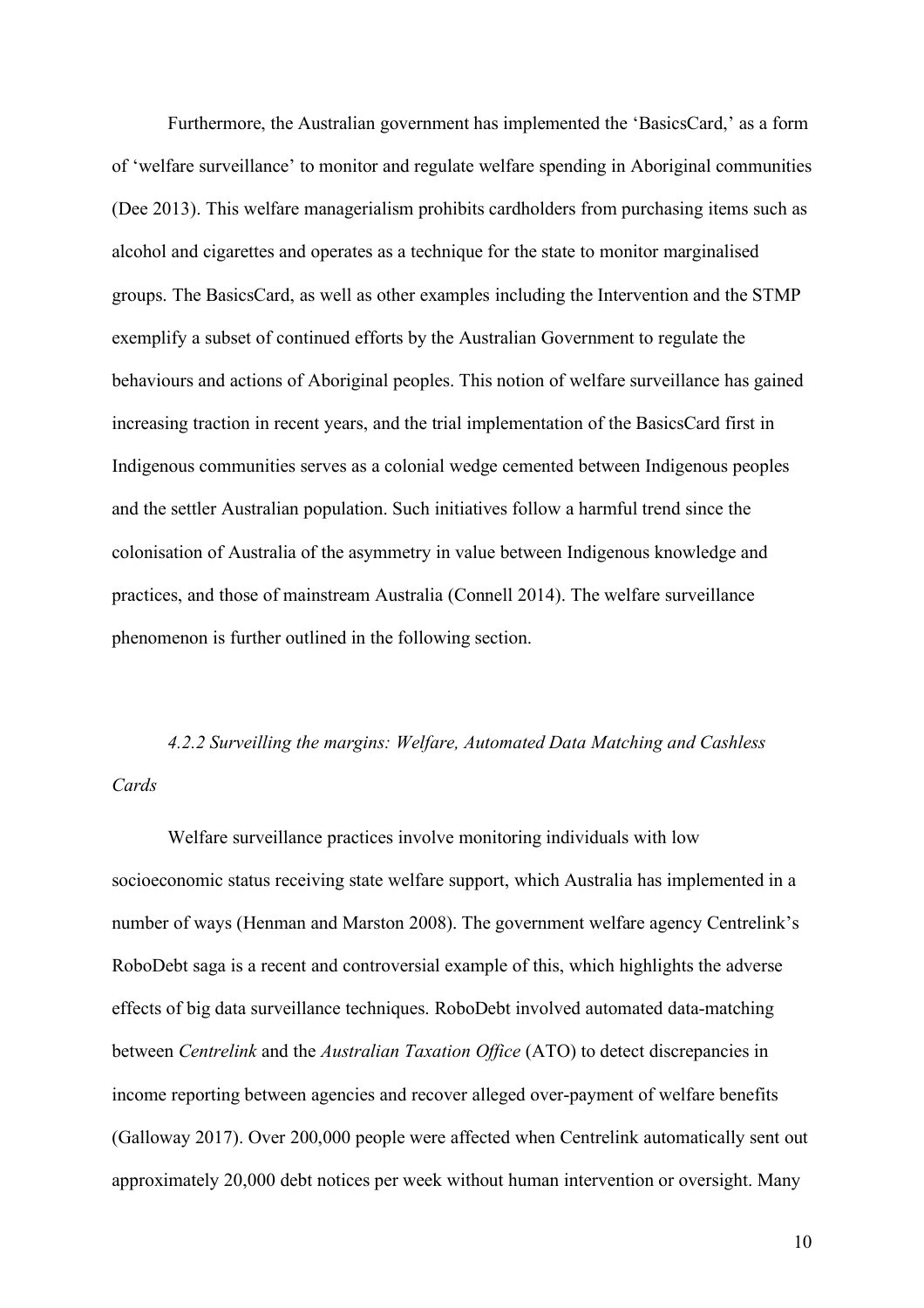were inaccurate, with investigations finding error attributable to data mismatching (Galloway 2017). The use of mismatched data to target thousands of welfare recipients, and the lack of fair processes enabling the client to have their debt notice reviewed is a natural justice blunder (Galloway 2017). A subsequent parliamentary inquiry recommended suspension of the system until issues of procedural justice (i.e., avenues for review of automated decisions) were addressed (see Community Affairs References Committee 2017). However, at the time of writing it seems that RoboDebt notices are still being issued..

### *4.2.3 Surveillance in the Borderlands – Manus and Nauru*

Our final case study concerns Australian surveillance and data gathering from individuals at the borderzones, particularly refugees in the offshore detention camps on the Pacific islands of Manus (part of Papua New Guinea) and nation-state Nauru. Refugees who attempt to arrive in Australia by boat are transported to these detention camps, rather than being allowed to land in Australia, by Australian Government policies which have been termed the 'Pacific Solution'. The Pacific Solution has been strongly criticised, including for infringing international human rights standards (Saul 2012; Henderson 2014).

Since 9/11, the Australian border has been a prominent site of biometric data collection about those that (attempt to) pass through it (Mann & Smith 2017), informed by historical and racialised colonial narratives of securitisation (Wilson 2007). There have also been specific surveillance practices perpetrated in the detention camps (Briskman 2013), paradoxically as the Australian Government has attempted to restrict information from getting out of the camps to the public (Briskman 2013; Brevini 2017). These practices have spilled over into the domestic politics of Nauru, including a block of 'abusive' internet content including Facebook, to restrict the flow of information coming out from inmates of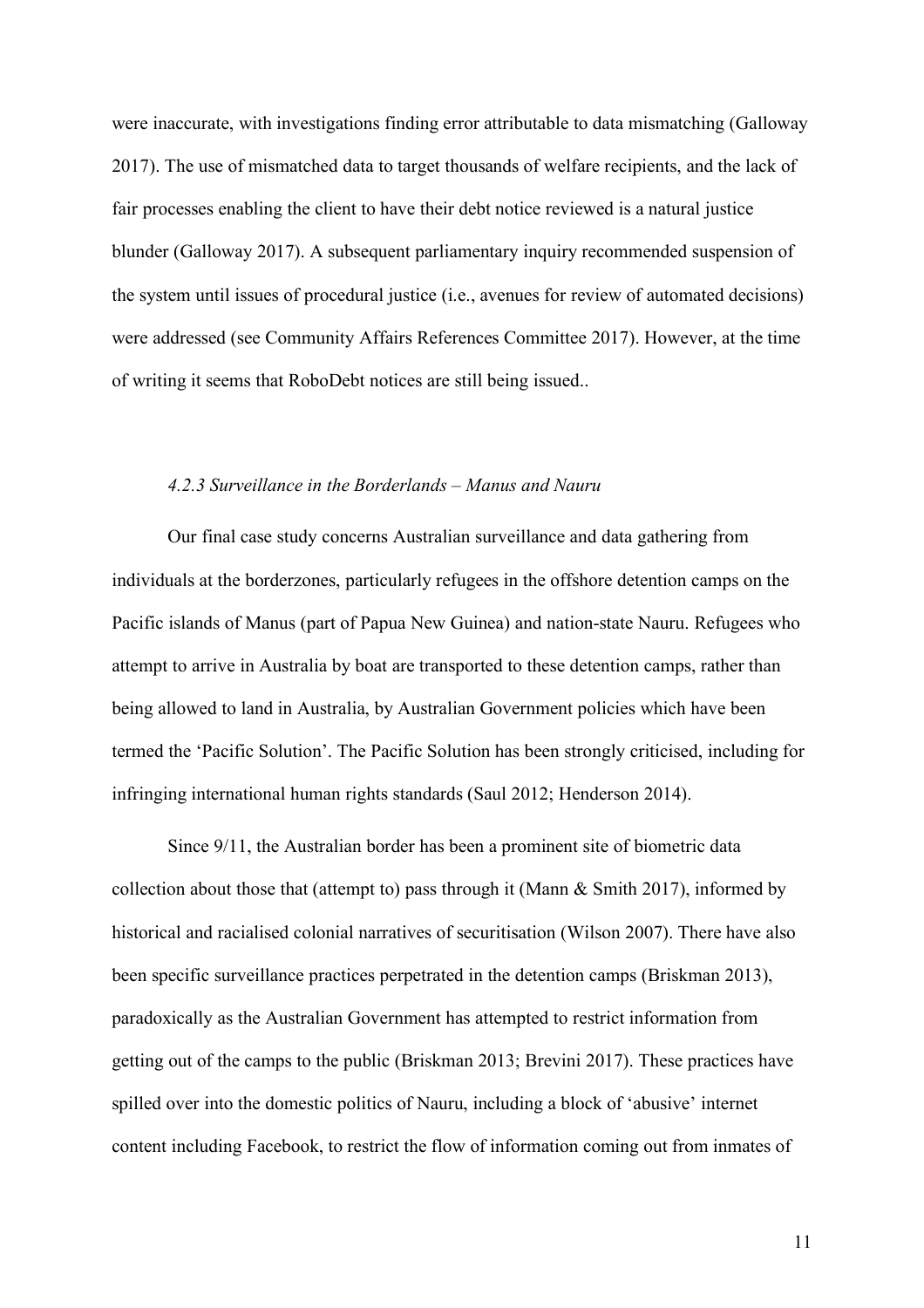the detention camp (Heemsbergen and Daly 2017). Furthermore, the NGO Save the Children had its premises raided in Nauru by the domestic police, on the pretext of identifying the source of a leak about conditions in the detention camps (Hasham 2015).

The surveillance of refugees in these borderzones and corresponding Australian government secrecy have been termed 'authoritarian' (Heemsbergen and Daly 2017), but they also reinforce Australia's 'colonial present' towards refugees (Dickson 2015), and the broader enduring colonial dynamics with Australia's Pacific neighbours (Rajaram 2003).

#### **5. Conclusion: Australia's Informational Imperialism and Digital Colonialism**

These case studies demonstrate that Australia's 'external' and 'internal' big data practices are a continuation of colonial practices. These practices can be understood through the lens of Southern Theory: Australia has a 'Northern' character but it is located in the Global South. Australia's interactions externally with neighbours in the Global South, internally, in particular, with Indigenous peoples, and at the border with refugees, equate to a 'North-in-South' dynamic.

In general, there is widespread surveillance and data collection regarding the whole population in Australia, through the country's participation in the FVEY alliance, and through domestic laws and policies such as mandatory data retention (Suzor, Pappalardo and McIntosh 2017). The lack of comprehensive human rights protections facilitates data collection that would be illegal in 'similar' Global North jurisdictions (Daly 2017). However, as we have shown, many of Australia's data practices take a colonial character, targeting marginalised and minority groups internally and at the border, and weaker neighbours in the region. This is not surprising, given the potential for big data to be used as a tool to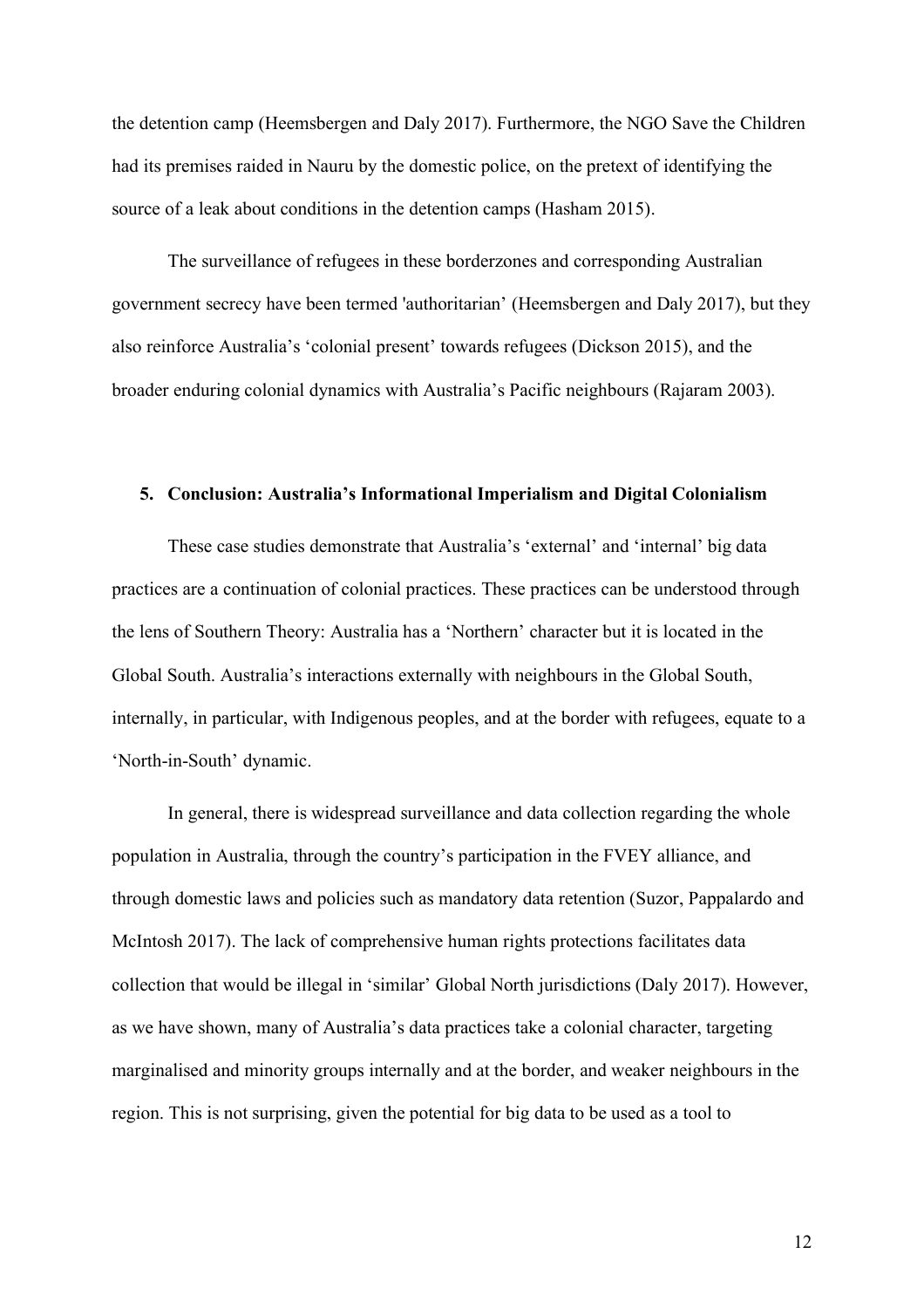perpetuate biases and prejudice certain individuals, especially People of Colour and those on a low income (Lum and Isaac 2016).

Australia's Global North-in-South data practices exhibit a double data colonialism/coloniality – individuals in general experience the dispossession of their data, but marginalised persons and groups experience additional ways in which their data is 'colonised'. Australia is unique among the Anglosphere settler-colonial societies in never having negotiated treaties with the Indigenous nations, presenting barriers for Indigenous peoples in having their sovereignty, digital or otherwise, recognised by the Australian settler law.

There are attempts to de-colonialise data practices in both Australia and other Anglosphere colonial settler states, including through Indigenous Data Sovereignty (IDS) initiatives and the recognition and promotion of Indigenous peoples' 'inherent and inalienable rights and interests … relating to the collection, ownership and application of data about their people, lifeways and territories' (Kukutai and Taylor 2016, p. 2). In practice, IDS initiatives involve the right of Indigenous nations and peoples to govern the collection, ownership and use of data, in contrast to the dominant settler-colonialist approaches which have often forcibly collected data about Indigenous peoples in culturally inappropriate ways, data which has then been used against them (Pool 2016). IDS initiatives, such as the Yawuru Knowing our Community from the Yawuru people of north Western Australia (Yap and Yu 2016) and the development of Mayi Kuwayu, the first national longitudinal study of Aboriginal and Torres Strait Islander wellbeing (Lovett 2016), represent a counterhegemonic current to the Australian colonial settler-state's North-in-South data collection and surveillance practices. By ensuring these initiatives are driven and informed by Indigenous experiences and perspectives, they further offer the possibility for those subjected to double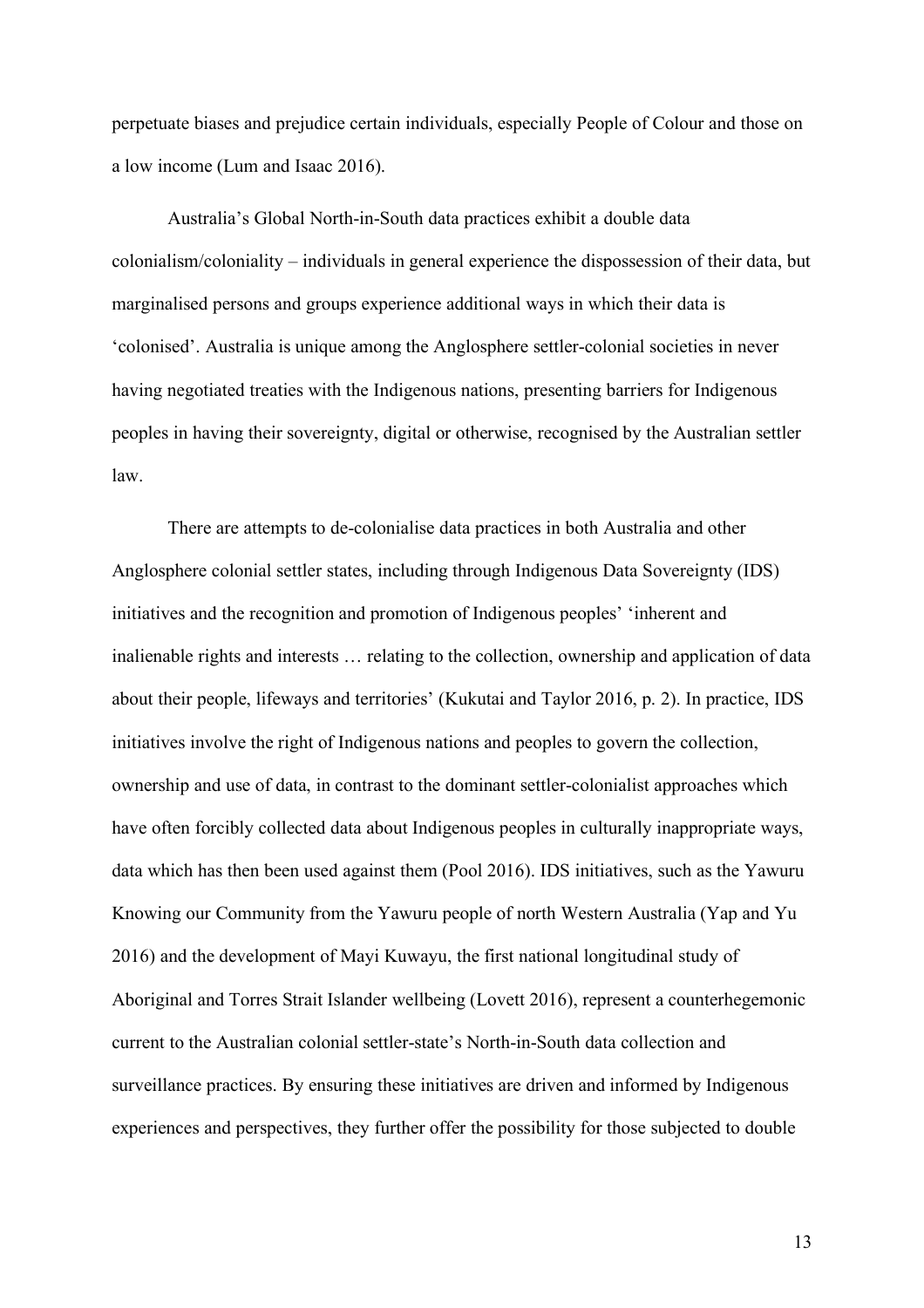data colonialism/coloniality to initiate culturally appropriate data practices for and by their own people.

Nevertheless at present, the dominant forms of surveillance, data collection and use in Australia remain colonial/Northern. The privacy (and other human rights) of everyone within Australia (and also people outside of Australia's geographical borders) are routinely violated by Australian mass surveillance, data collection and use. However our case study of Australia demonstrates the double digital colonialism/coloniality that Australia's surveillance, data collection and gathering practices encompass given the particular impact they have on marginalised populations, including Indigenous peoples, refugees, welfare recipients, and smaller and poorer neighbouring countries in the Asia Pacific region. This cements Australia's position as a 'Global-North-*in*-South' big data actor. In exposing this double data colonialism/coloniality, we aim to contribute to the body of knowledge on Southern Criminology on surveillance and data practices, but also on the characterisation of Australia, by terming it a North-*in*-South actor because of its colonial settler configuration and the ongoing practices of colonialism towards Indigenous peoples, which are now perpetrated via digital and other technological means.

# **References**

- Abbondanza, Gabriele.2013. *The Geopolitics of Australia in the New Millennium: The Asia-Pacific Context*. Rome: Aracne.
- Alice Springs Town Council. n.d. "Indigenous*.*" Accessed March 11, 2018. http://www.alicesprings.nt.gov.au/living/living-alice-springs/indigenous.
- Allard, T. 2014. "Australia ordered to cease spying on East Timor by International Court of Justice." *Sydney Morning Herald*. 4 March 2014. http://www.smh.com.au/federal-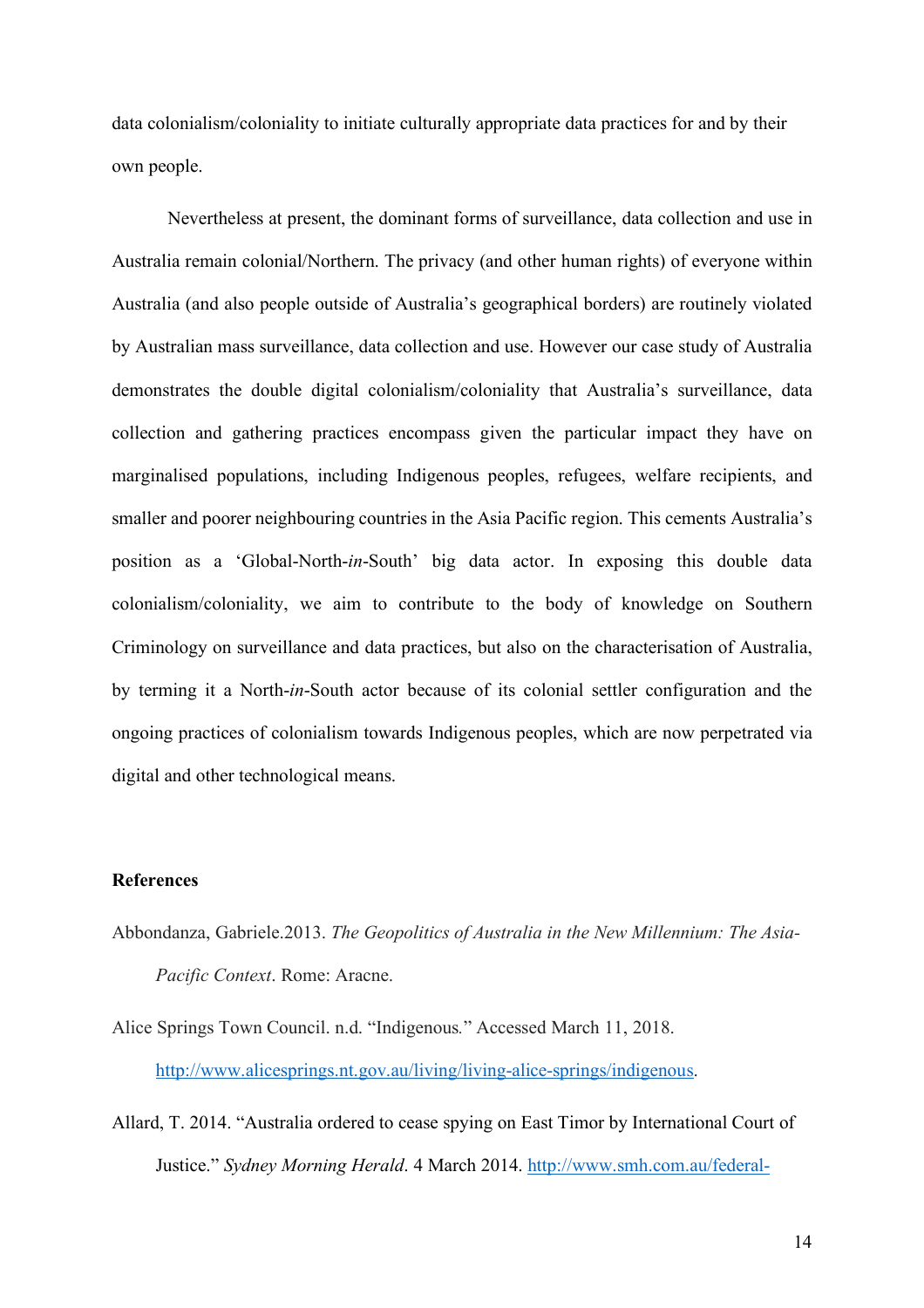politics/political-news/australia-ordered-to-cease-spying-on-east-timor-byinternational-court-of-justice-20140303-hvfya.html.

- Australian Crime Commission. 2014. *"The Final Report of the National Indigenous Intelligence Taskforce 2006-2014."* Canberra: Commonwealth of Australia.
- Anton, Donald K. 2014. "Timor Sea Treaty Arbitration: Timor-Leste Challenges Australian Espionage and Seizure of Documents." *American Society of International Law* 18, no. 6: 1-6.
- Ball, Desmond. 2001. "Silent witness: Australian intelligence and East Timor." *The Pacific Review* 14*,* no. 1: 35-62.
- Barclay, Glen St John. 1995. "Problems in Australian foreign policy, January-June 1995." *Australian Journal of Politics and History* 41*,* no. 3: 339-355.
- Bramble, Tom. 2015. "Australia: A Mid-level Imperialist in the Asia Pacific." *Historical Materialism* 23, no. 3: 65-110.
- Brevini, Benedetta. 2017. Metadata law, journalism and resistance in Australia. *Media and Communication* 5, no. 1: 76-83.
- Briskman, Linda. 2013. Technology, Control and Surveillance in Australia's Immigration Detention Centres. *Refuge: Canada's Journal on Refugees* 29 no. 1: 9-19.
- Browne, Simone. 2015. *Dark Matters: On the Surveillance of Blackness .*Durham: Duke University Press.
- Calma, T. 2009. "The Northern Territory Intervention It's not our dream." *Law in Context* 27, no. 2: 14-41.
- Casilli, Antonio. 2017. "Digital Labor Studies Go Global: Toward a Digital Decolonial Turn." *International Journal of Communication* 11: 3934–395.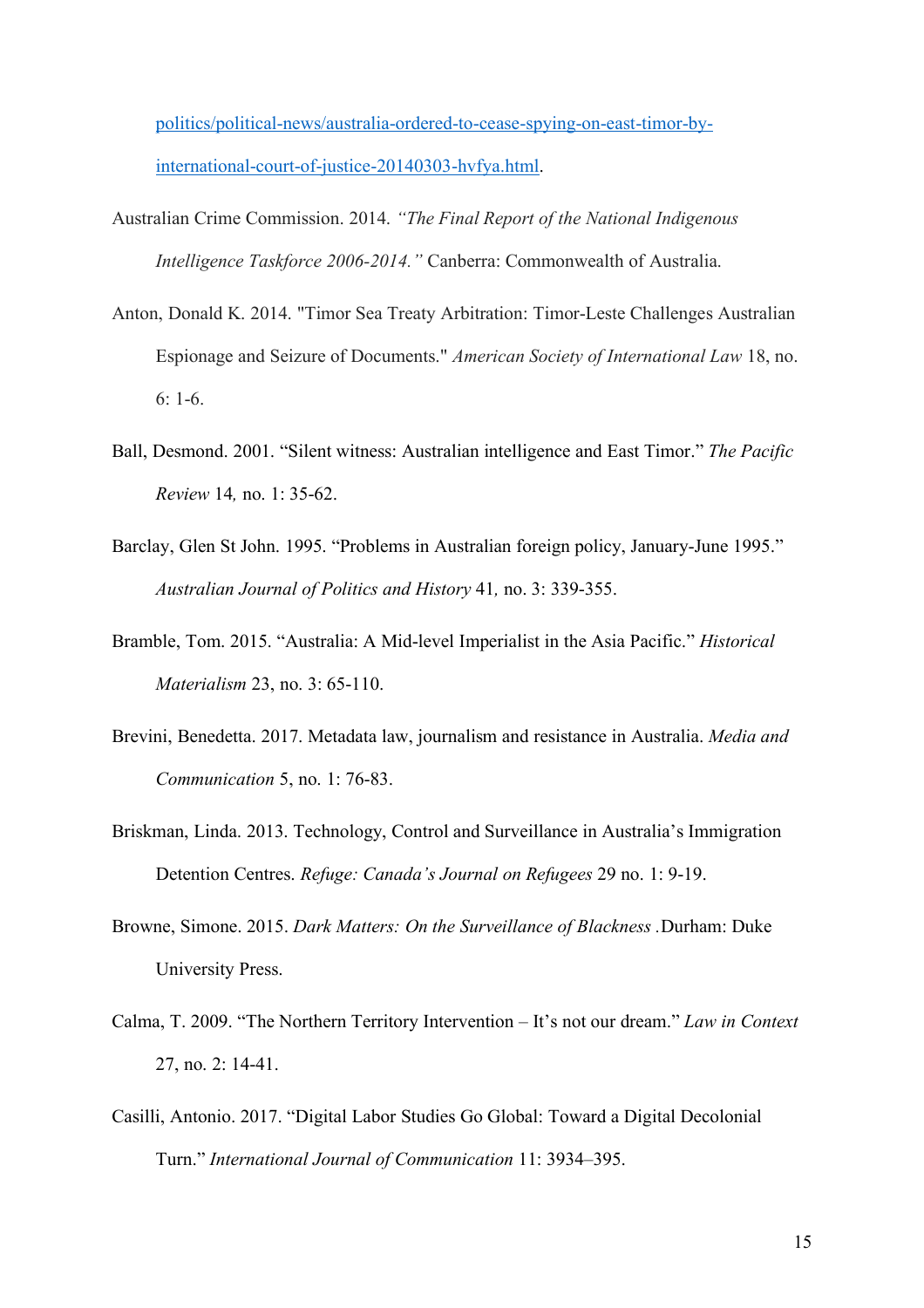- Castan Centre. n.d. *What is the Northern Territory Intervention*. Victoria: Monash University. https://www.monash.edu/law/research/centres/castancentre/our-researchareas/indigenous-research/the-northern-territory-intervention/the-northern-territoryintervention-an-evaluation/what-is-the-northern-territory-intervention
- Community Affairs References Committee (2017). *Senate inquiry into the design, scope, cost-benefit analysis, contracts awarded and implementation associated with the Better Management of the Social Welfare System initiative*. Canberra: Commonwealth of Australia.
- Connell, Raewyn. 2014. Using southern theory: Decolonizing social thought in theory, research and application, *Planning Theory 13* no. 2: 210-223.
- Connell, Raewyn. 2007. *Southern Theory: The Global Dynamics of Knowledge in Social Science*. New South Wales: Allen & Unwin.
- Corcoran, Mark. 2013. "The Chinese embassy bugging controversy." *ABC,* 8 November 2013*.* http://www.abc.net.au/news/2013-11-08/the-chinese-embassy-buggingcontroversy/5079148
- Coutinho, Francisco Pereira, and Francisco Gala. 2014. "David and Goliath Revisited: A Tale about the Timor-Leste/Australia Timor Sea Agreements." *Texas Journal of Oil, Gas and Energy Law* 10, no. 2: 429-462.
- Cowan, Anna. 2013. "UNDRIP and the Intervention: Indigenous Self-Determination, Participation, and Racial Discrimination in the Northern Territory of Australia." *Pacific Rim Law & Policy Journal* 22, no. 2: 247-310.
- Daly, Angela. 2016. "Digital Rights in Australia's Asian Century: A Good Neighbour?" In *The Good Life in Asia's Digital 21st Century,* edited by Digital Asia Hub, 128-138. Hong Kong: Digital Asia Hub.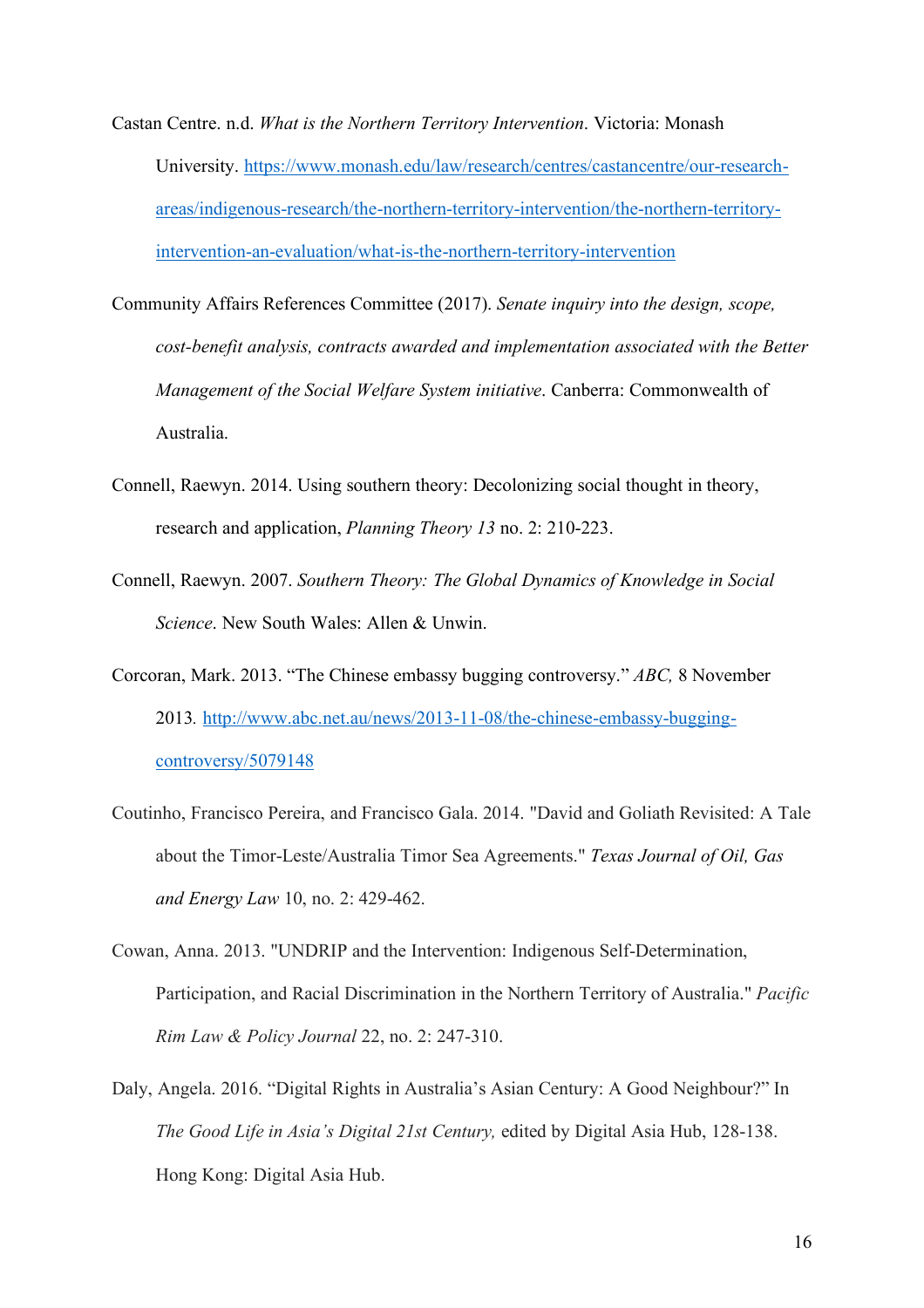- Daly, Angela. 2017. Privacy in Automation: An Appraisal of the Emerging Australian Approach. *Computer Law & Security Review* 33 no. 6: 836-846.
- Davidson, Helen and Christopher Knaus. 2018. "Australia and Timor-Leste to sign deal on contentious gasfield." *The Guardian,* 6 March, 2018. https://amp.theguardian.com/world/2018/mar/07/australia-and-timor-leste-to-sign-dealon-contentious-gasfield?CMP=share btn\_tw&\_\_twitter\_impression=true
- Dee, Mike. 2013. "Welfare surveillance, income management and new paternalism in Australia." *Surveillance & Society* 11, no. 3: 272-286.
- de Zwart, Melissa, Sal Humphreys and Beatrix van Dissel. 2014. "Surveillance, big data and democracy: Lessons for Australia from the US and UK." *University of New South Wales Law Journal* 37, no. 2: 713-747.
- Dickson, Andonea. 2015. Distancing Asylum Seekers from the State: Australia's evolving political geography of immigration and border control. *Australian Geographer* 46, no. 4: 437-454.
- Eubanks, Virginia. 2018. *Automating Inequality: How High-Tech Tools Profile, Police and Punish the Poor*. St Martin's Press.
- Fredericks, Bronwyn. 2010. Re-empowering Ourselves: Australian Aboriginal Women. *Signs: Journal of Women in Culture and Society* 35, no. 3: 546-550.
- Gallagher, Ryan. 2017. "The US spy hub in the heart of Australia." *The Intercept*, 20 August 2017. https://theintercept.com/2017/08/19/nsa-spy-hub-cia-pine-gap-australia/
- Galloway, Kate. 2017. "Big data: A case study of disruption and government power." *Alternative Law Journal* 42, no. 2: 89-95.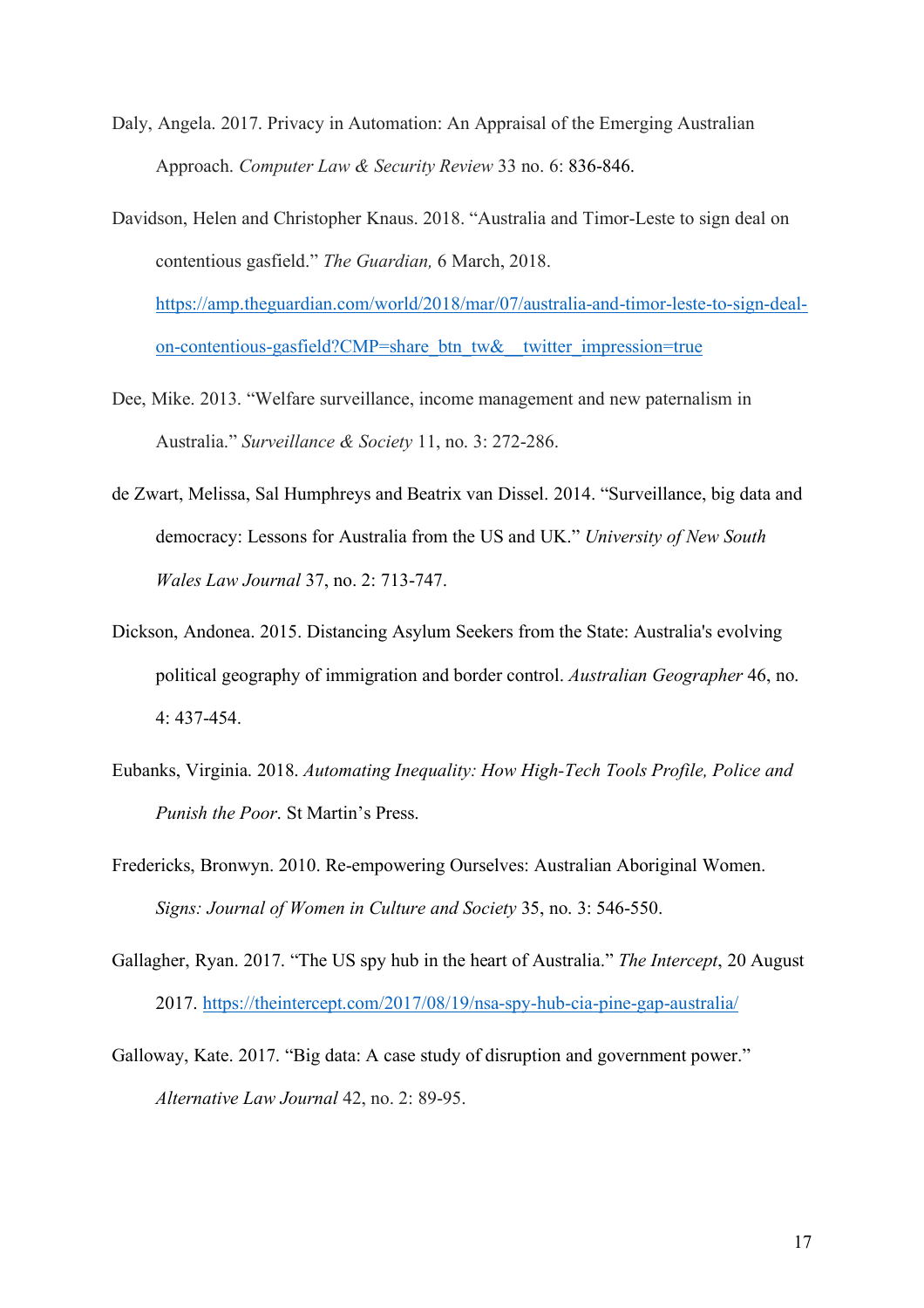- Gajjala, Radhika and Anca Birzescu. 2011. "Digital Imperialism through Online Social/Financial Networks." *Economic and Political Weekly* 46, no 13: 95-102.
- Goldflam, Russell. 2008. "Satellites, Citizens and Secrets: R v Law & others." *Alternative Law Journal* 33, no. 2: 92-96.
- Graham, Mark, Isis Hjorth, and Vili Lehdonvirta. 2017. "Digital labour and development: Impacts of global digital labour platforms and the gig economy on worker livelihoods." *Transfer: European Review of Labour and Research* 23, no. :, 135–162
- Gruenstein, Jenna. 2008. "Australia's Northern Territory National Emergency Response Act: Addressing Indigenous and non-Indigenous Inequities at the Expense of International Human Rights." *Pacific Rim Law & Policy Journal* 17, no. 2: 467-495.
- Hasham, N. 2015. "Save the Children workers on Nauru have computers seized in second police raid." *The Sydney Morning Herald*, October 22, 2015. https://www.smh.com.au/politics/federal/save-the-children-workers-on-nauru-havecomputers-seized-in-second-police-raid-20151022-gkfugi.html.
- Heath, Mary. 2017. "Continuing the Cold War tradition and suppressing contemporary dissent." *Alternative Law Journal* 42, no. 4: 248-252.
- Heemsbergen, Luke and Angela Daly. 2017. Leaking Boats and Borders: The virtue of surveilling Australia's refugee population. *Surveillance & Society* 15, no 3/4: 389-396.
- Henderson, C. 2014. Australia's treatment of asylum seekers: From human rights violations to crimes against humanity. *Journal of International Criminal Justice* 12, no. 5: 1161- 1181.
- Henman, Paul and Marston, Greg. 2008. The Social Division of Welfare Surveillance. Journal of Social Policy, Vol 37, Issue 2: 187-205.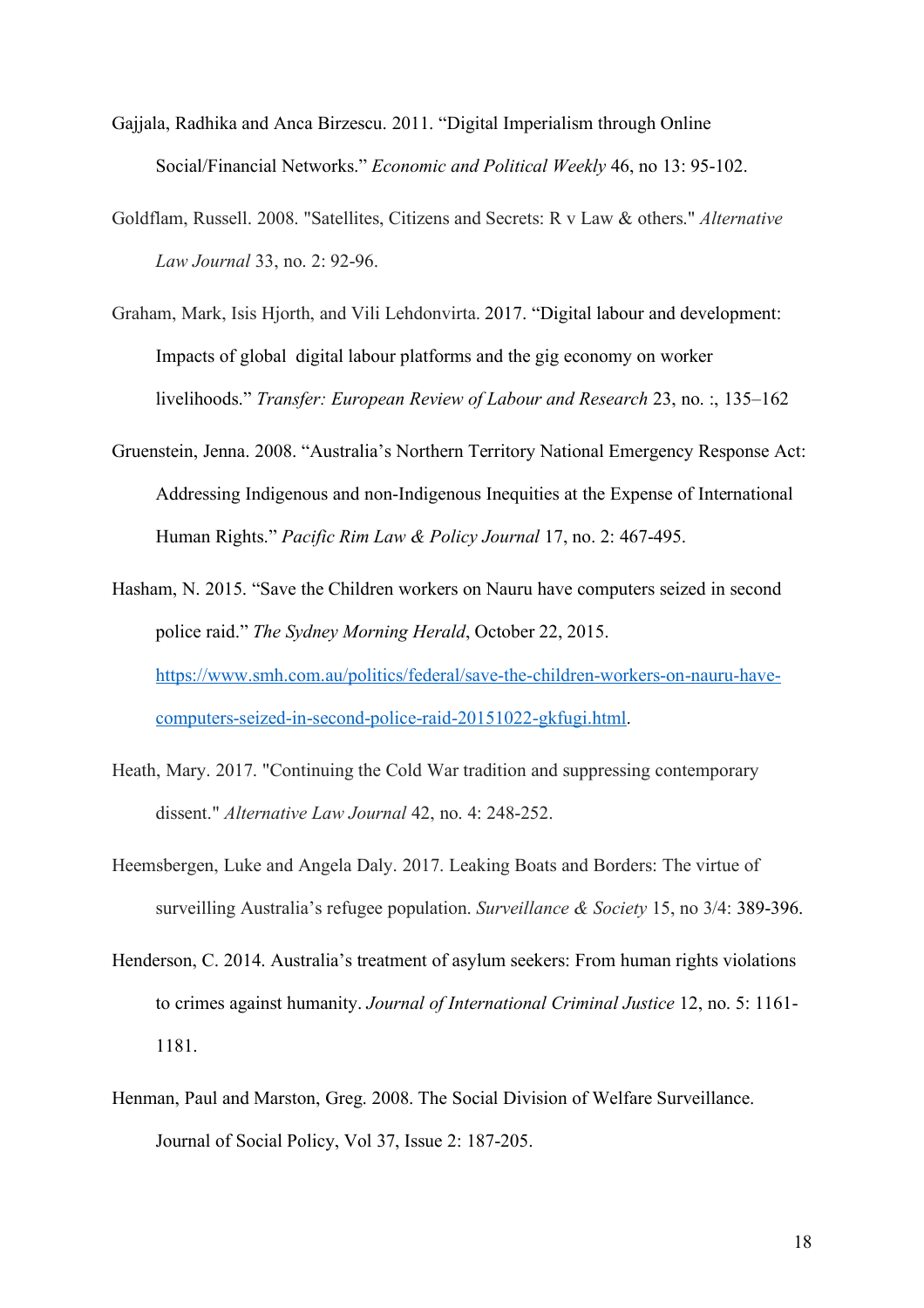- Hill, Paul Ronald. 1995. "Blackfellas and whitefellas: Aboriginal land rights, the Mabo decision, and the meaning of land." *Human Rights Quarterly* 17, no. 2: 303-322.
- International Court of Justice (ICJ). 2014. *Questions relating to the seizure and detention of certain documents and data (Timor-Leste v. Australia): Request for the indication of provisional measures order.* The Hague: International Court of Justice, 2014. https://www.ilsa.org/jessup/jessup16/Batch%201/TLvAusOrder.pdf.
- Jandrić, Petar, and Ana Kuzmanić. 2016. "Digital postcolonialism." *IADIS International Journal on WWW/Internet* 13, no. 2: 34-51.
- Jin, Dal Yong. 2015. *Digital Platforms, Imperialism and Political Culture*. London: Routledge.
- Johnston, Anna and Alan Lawson. 2000. "Settler colonies." In *A companion to postcolonial studies*, edited by Henry Schwarz and Sangeeta Ray, 360-376. New Jersey: John Wiley & Sons.
- Joint Standing Committee on Treaties. 1999. *Report 26: An agreement to extend the period of operation of the Joint Defence Facility at Pine Gap*. Canberra: Parliament of Australia. https://trove.nla.gov.au/work/6435159?selectedversion=NBD21320462
- Kuehn, Kathleen. 2016. *The Post-Snowden Era: Mass Surveillance and Privacy in New Zealand.* Christchurch: BWB Texts.
- Kukutai, Tahu and John Taylor. 2016. "Data Sovereignty for indigenous peoples: current practice and future needs." In *Indigenous Data Sovereignty: Towards an Agenda,*  edited by Tahu Kukutai and John Taylor, 1-23. Canberra: ANU Press.
- Langton, Marcia. 2017. "The cashless debit card trial is working and it is vital here's why." *The Conversation,* May 3, 2017. https://theconversation.com/the-cashless-debit-cardtrial-is-working-and-it-is-vital-heres-why-76951.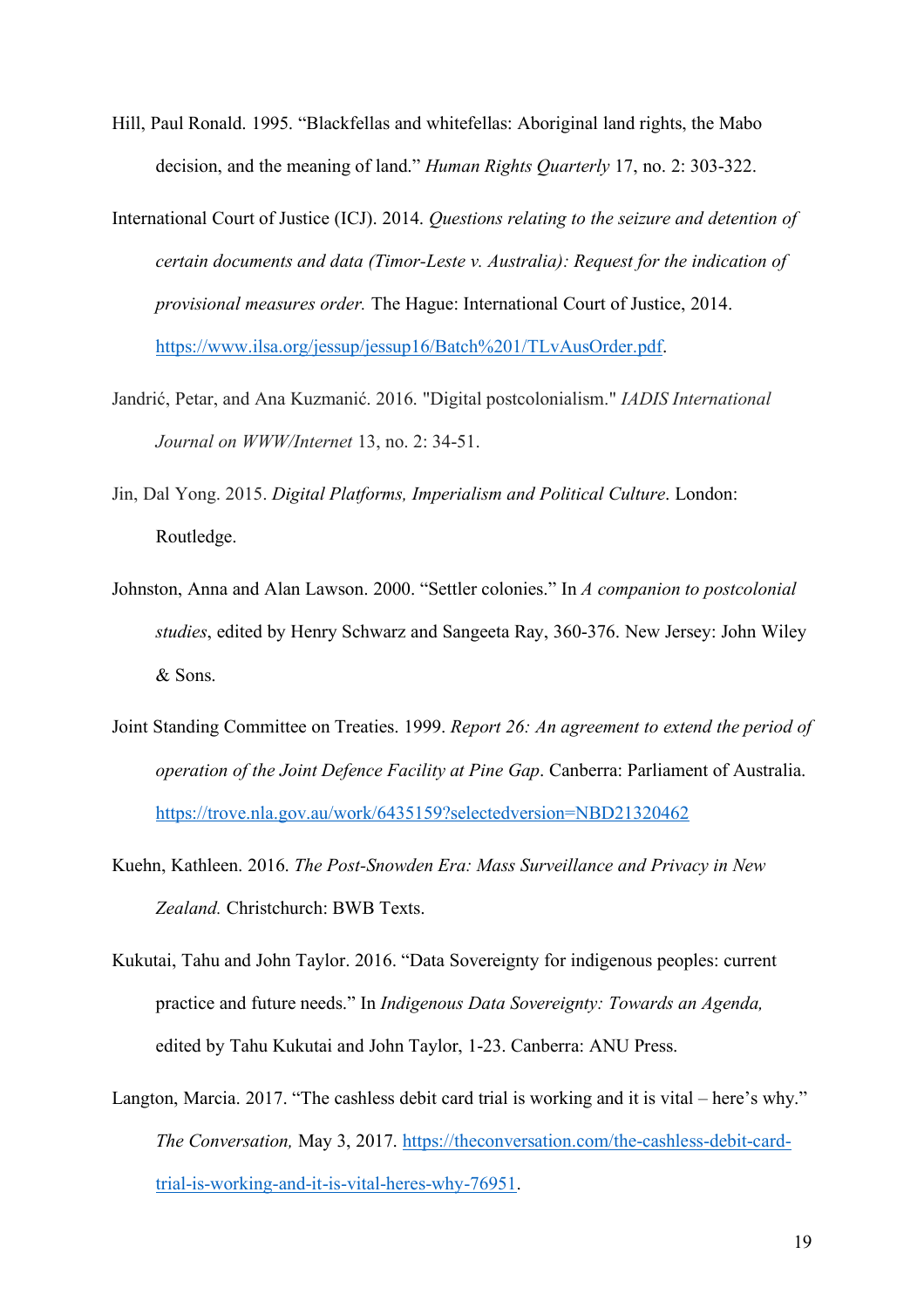- Lee, Murray. 2018. "Crime and the Cyber Periphery: Criminological Theory Beyond Time and Space." In *The Palgrave Handbook of Criminology and the Global South*, edited by Kerry Carrington, Russell Hogg, John Scott, and Maximo Sozzo, 223-244. Cham, Switzerland: Palgrave Macmillan.
- Leslie, Tim and Mark Corcoran. 2013. "Explained: Australia's involvement with the NSA, the US spy agency at heart of global scandal." *ABC,* 19 November. http://www.abc.net.au/news/2013-11-08/australian-nsa-involvementexplained/5079786.
- Lovett, Ray. 2016. Aboriginal and Torres Strait Islander community wellbeing: identified needs for statistical capacity. In *Indigenous Data Sovereignty: Towards an Agenda*  edited by Tahu Kukutai and John Taylor, 213-232. Canberra: ANU Press.
- Lum, Kristian and William Isaac. 2016. To predict and serve? *Significance, 13* no. 5: 14-19.
- Maldonado-Torres, Nelson. 2007. On the coloniality of being: Contributions to the development of a concept. *Cultural Studies* 21 no. 2/3: 240–270.
- Mann, Monique, and Marcus Smith 2017. Automated facial recognition technology: Recent developments and approaches to oversight. *UNSW Law Journal* 40, no 1: 121-145.
- Mann, Monique, and Ian Warren. 2018. "The digital and legal divide: Silk Road, transnational online policing and Southern criminology." In *The Palgrave Handbook of Criminology and the Global South*, edited by Kerry Carrington, Russell Hogg, John Scott, and Maximo Sozzo, 245-260. Cham, Switzerland: Palgrave Macmillan.
- Middleton, Hannah. 2009. "The Campaign against US military bases in Australia." In *Ending War, Building Peace*, edited by Lynda-Ann Blanchard and Leah Chan, 121-135. Sydney: Sydney University Press.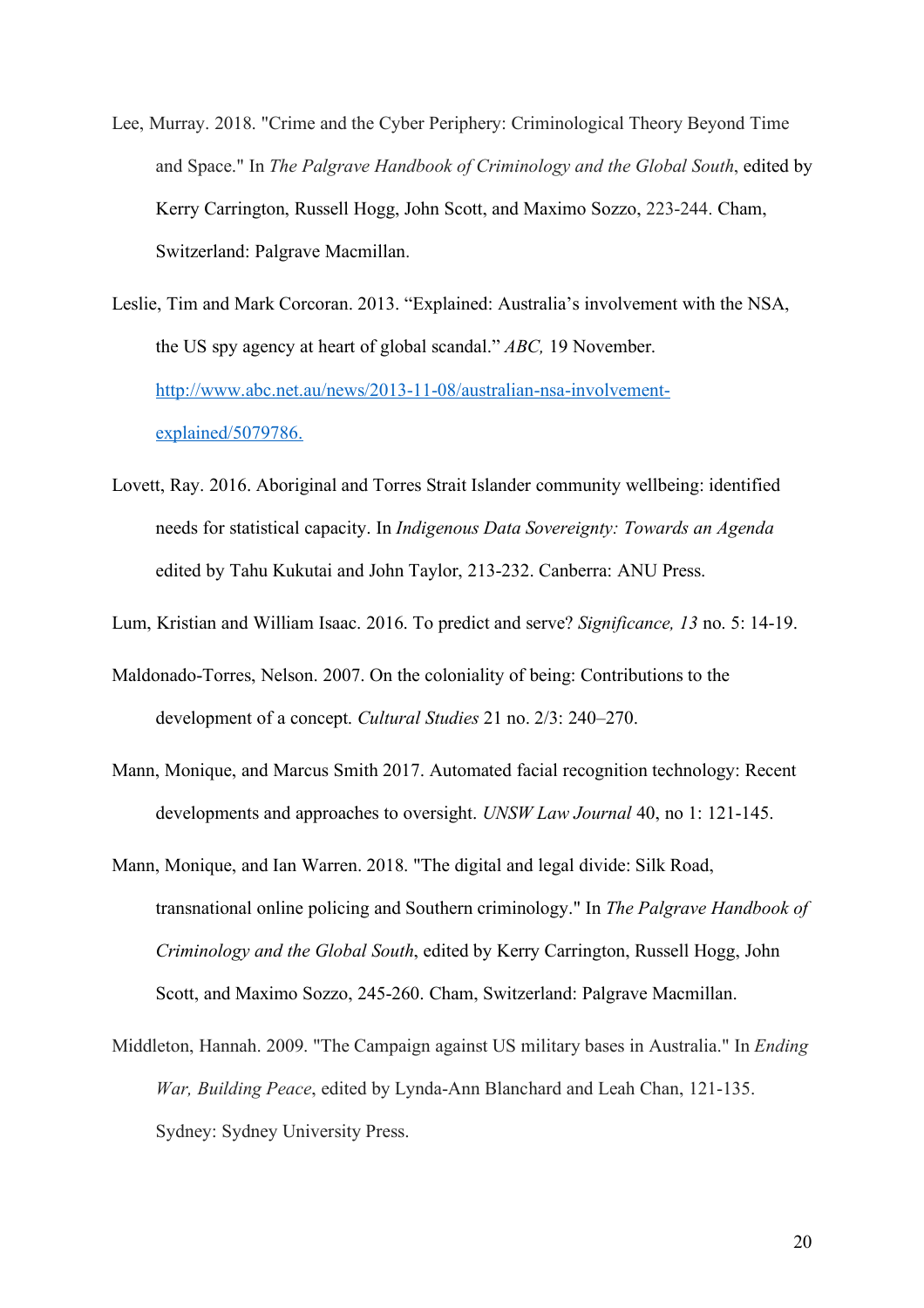- Milan, Stefania and Emiliano Treré. 2017. "Big data from the South: The beginning of a conversation we must have." *Datactive* October 16 2017. https://dataactivism.net/2017/10/bigdatasur/.
- Moreton-Robinson, Aileen. 2015. *The White Possessive: Property, Power and Indigenous Sovereignty*. Minneapolis: University of Minnesota Press.
- Morse, Valerie, ed. 2010. *The Day the Raids Came: Stories of Survival and Resistance to the State Terror Raids*. Texas: Rebel Press.
- Muldoon, Paul and Andrew Schaap. 2012. Aboriginal sovereignty and the politics of reconciliation: the constituent power of the Aboriginal Embassy in Australia. *Environment and Planning D: Society and Space* 30, no. 3: 534 - 550
- Noble. Safiya Umoja. 2017. *Algorithms of Oppression: How Search Engines Reinforce Racism.* New York: New York University Press.
- O'Neil, Andrew. 2017. "Australia and the 'Five Eyes' intelligence network: the perils of an asymmetric alliance." *Australian Journal of International Affairs* 71, no. 5: 529-543.
- Patman, Robert and Laura Southgate. 2015. National Security and surveillance: the public impact of the GCSB Amendment Bill and the Snowden Revelations in New Zealand. *Intelligence and National Security* 31, no. 6: 871-887.
- Pool, Ian. 2016. "Colonialism's and postcolonialism's fellow traveller: the collection, use and misuse of data on indigenous people." In *Indigenous Data Sovereignty: Towards an Agenda* edited by Tahu Kukutai and John Taylor, 57-77. Canberra: ANU Press.
- Peña Gangadharan, Seeta. 2012. Digital Inclusion and Data Profiling, *First Monday* 17, no. 5. http://www.firstmonday.dk/ojs/index.php/fm/article/view/3821.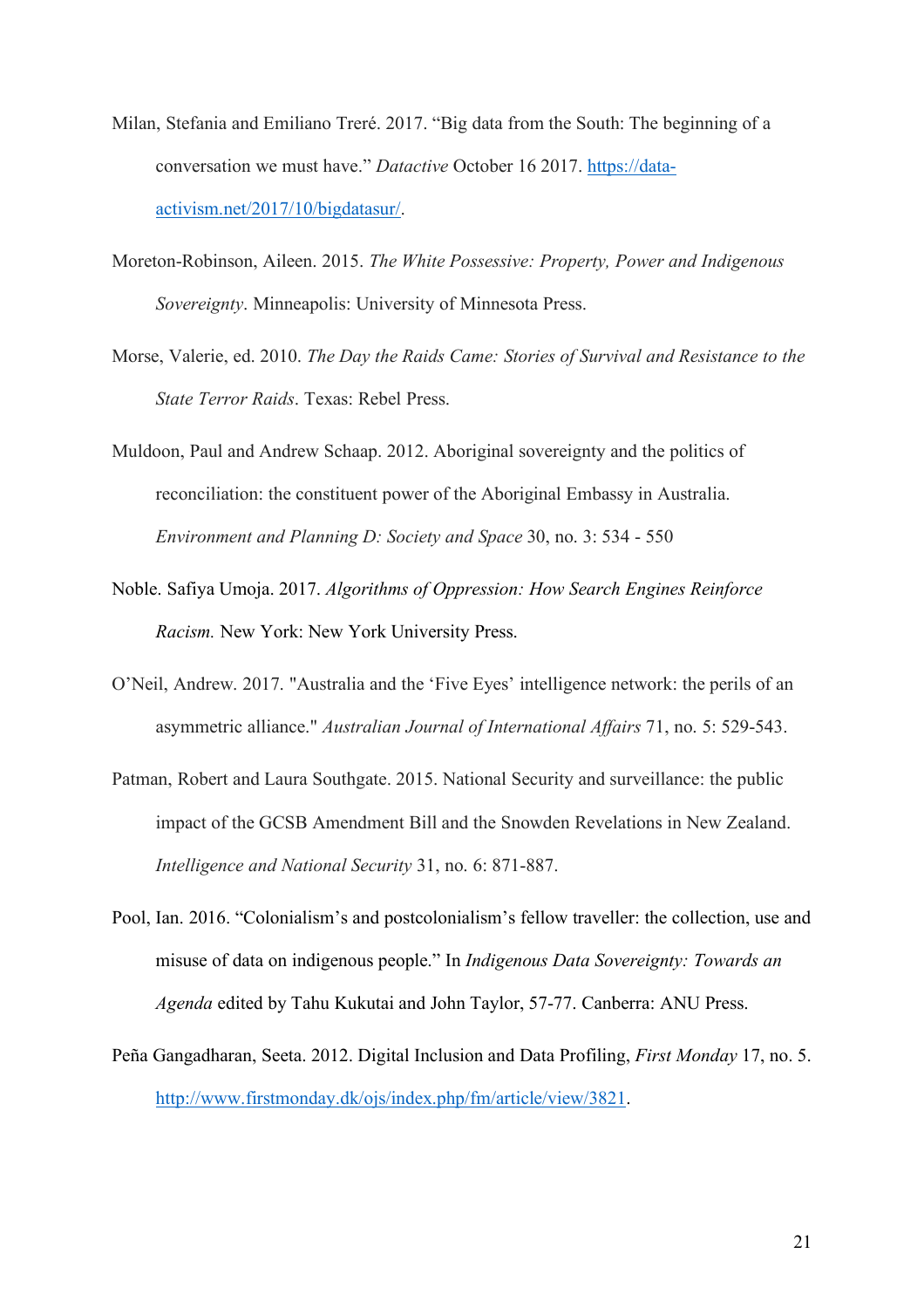- Rajaram, Prem Kumar. 2003. ""Making Place": The "Pacific Solution" and Australian Emplacement in the Pacific and on Refugee Bodies." *Singapore Journal of Tropical Geography* 24, no. 3: 290-306.
- Rennie, Ellie, Jake Goldenfein, and Julian Thomas. 2007. "Internet policy and Australia's Northern Territory intervention." *Internet Policy Review* 6 no. 1: 1-17.
- Ruby, Felicity, Gerard Goggin, and John Keane. 2017. "Comparative silence" still?." *Digital Journalism* 5, no. 3: 353-367.
- Saul, B. 2012. Dark justice: Australia's indefinite detention of refugees on security grounds under international human rights law. *Melbourne Journal of International Law* 13, no.  $2 \cdot 685 - 731$
- Sentas, Vicki and Camilla Pandolfini. 2017. *Policing Young People in NSW: A Study of the Suspect Targeting Management Plan. A Report of the Youth Justice Coalition NSW.*  Sydney: Youth Justice Coalition NSW. http://www.yjc.org.au/resources/YJC-STMP-Report.pdf
- Suzor, Nicolas, Kylie Pappalardo and Natalie McIntosh. 2017. "The passage of Australia's data retention regime: national security, human rights, and media scrutiny." *Internet Policy Review* 6, no. 1: 1-16.
- Tauri, Juan Marcellus and Ngati Porou. 2014. Criminal Justice as a Colonial Project in Contemporary Settler Colonialism. *African Journal of Criminology and Justice Studies* 8, no. 1: 20-37.
- Teaiwa, Katerina. 2015. Ruining Pacific Islands: Australia's Phosphate Imperialism. *Australian Historical Studies* 46, no. 3: 374-391.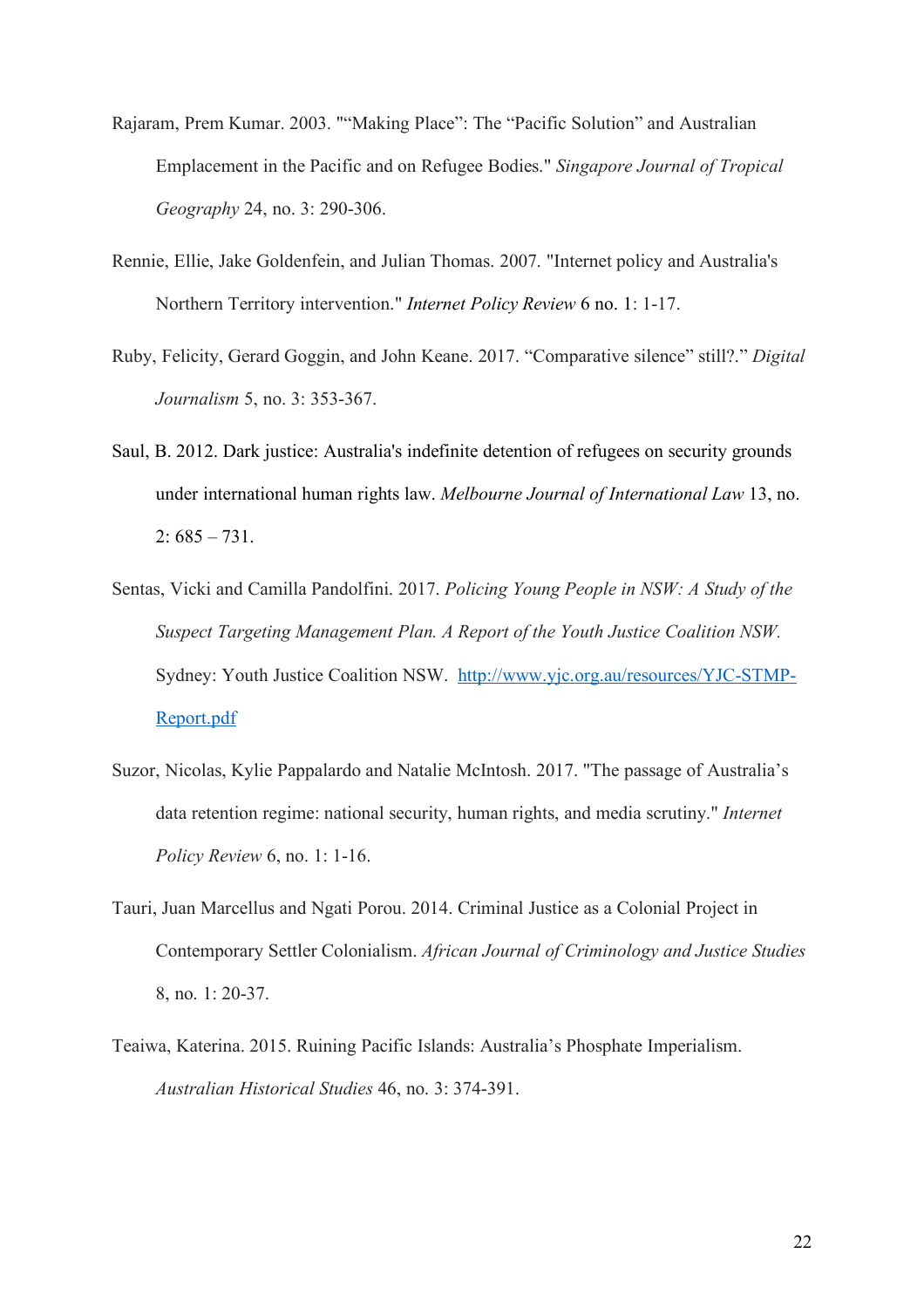- Telsyte. 2017. "Big data surges as Australian organisations increase spending in 2017." *Telsyte* March 16 2017. https://www.telsyte.com.au/announcements/2017/3/15/bigdata-surges-as-australian-organisations-increase-spending-in-2017.
- Thatcher, Jim, David O'Sullivan and Dillon Mahmoudi. (2016). "Data colonialism through accumulation by dispossession: New metaphors for daily data." *Environment and Planning D: Society and Space* 34, no. 6: 990-1006.
- Veracini, Lorenzo. (2010). *Settler-colonialism: A Theoretical Overview*. London: Palgrave Macmillan.
- Watson, Irene, ed. 2018. First Nations, Indigenous Peoples: our laws have always been here. In *Indigenous Peoples as Subjects of International Law*, 96-119. Oxon: Routledge.
- Watson, Jini Kim. 2015. From Pacific Way to Pacific Solution: Sovereignty and Dependence in Oceanic Literature. *Australian Humanities Review* 58: 29-49.
- White, Rob. 2015.Indigenous Young People and Hyperincarceration in Australia. *Youth Justice* 15, no. 3: 256-270.
- Williams, George, and Daniel Reynolds. 2017. *A charter of rights for Australia*. Sydney: NewSouth Publishing.
- Wilson, Jon E. 2007. "Early colonial India beyond empire." *The Historical Journal* 50, no. 4: 951-970.
- Yap, Mandy and Eunice Yu. 2016. Data Sovereignty for the Yawuru in Western Australia. In *Indigenous Data Sovereignty: Towards an Agenda* edited by Tahu Kukutai and John Taylor, 233-252. Canberra: ANU Press.

# **Treaties Cited**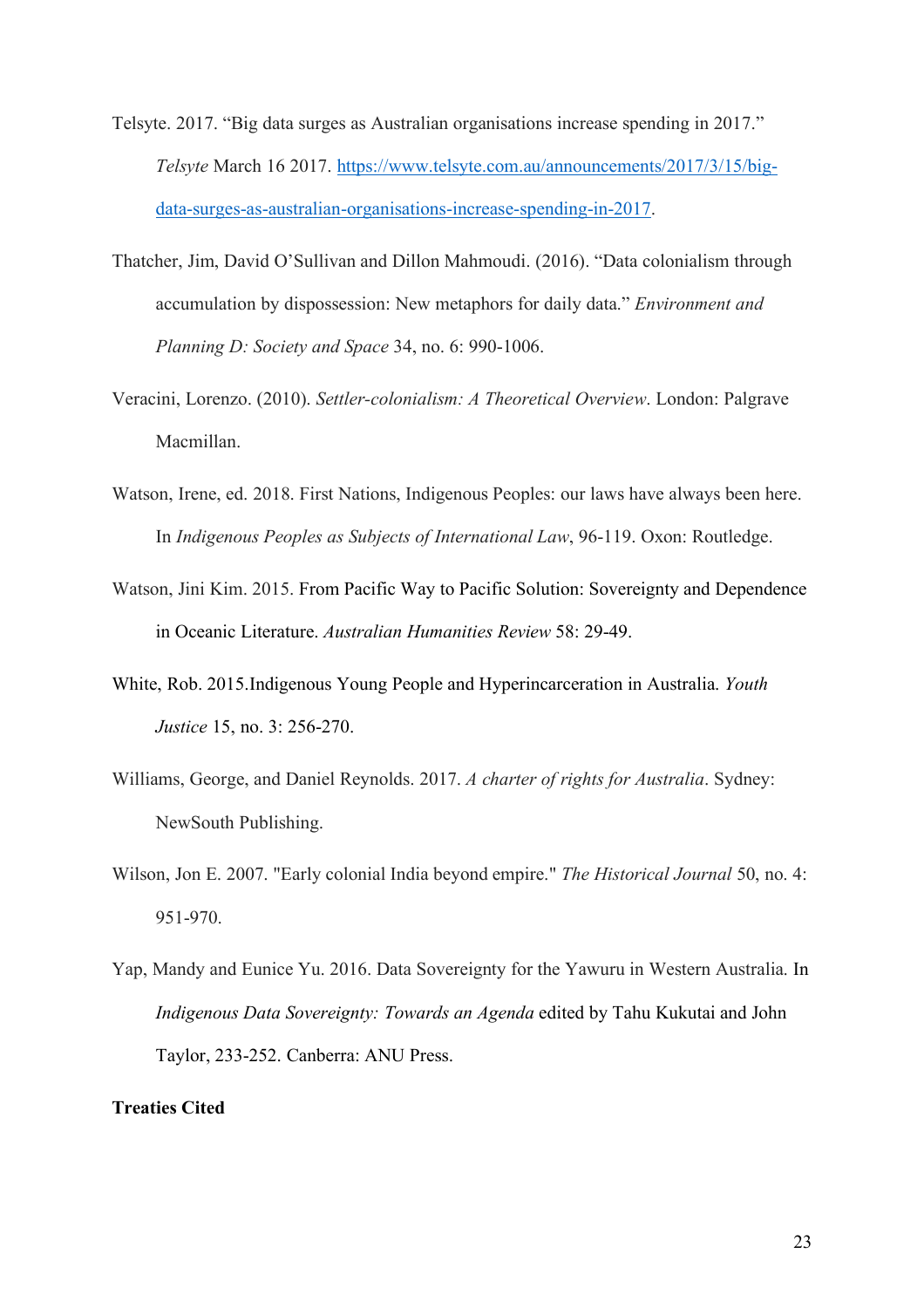*Agreement between the Government of the Commonwealth of Australia and the Government of the United States of America relating to the Establishment of a Joint Defence Space Research Facility* [Pine Gap, NT], U.S.-AUS., 9 December 1966, ATS 17.

*United Nations Law of the Sea Convention* (UNCLOS), 10 December 1982, U.N.T.S.,1982.

*Treaty with the Government of the Democratic Republic of Timor-Leste on Certain Maritime* 

*Arrangements in the Timor Sea* (CMATS Treaty), 12 January 2006.

UKUSA Agreement, U.S.-U.K., 5 March 1947.

## **Laws Cited**

 $\overline{a}$ 

*Defence Special Undertakings Act 1952* (Cth)

*Northern Territory National Emergency Response Act 2007* (Cth)

*Racial Discrimination Act 1975* (Cth)

<sup>&</sup>lt;sup>i</sup> Another potential site of research – and comparison – is neighbouring Aotearoa New Zealand. New Zealand is another British settler-colonial society which has a 'Northern' character despite being located geographically in the Global South. A thorough consideration of New Zealand is outside the scope of this article but its own data practices as a member of the Five Eyes alliance (Patman and Southgate 2015; Kuehn 2016) and internally as regards the Indigenous Māori people (Morse 2010; Tauri and Porou 2014) would also seem position it as a North-in-South purveyor of 'double' digital colonialism/coloniality – and thus a topic for further research. ii We acknowledge that Indigenous sovereignty has never been ceded (see Fredericks 2010; Muldoon and Schaap 2012).

iii For the declassified historical documents concerning the UKUSA Agreement see: https://www.nsa.gov/newsfeatures/declassified-documents/ukusa/

iv *Agreement between the Government of the Commonwealth of Australia and the Government of the United States of America relating to the Establishment of a Joint Defence Space Research Facility [Pine Gap, NT] (entry into force 9 December 1966)* Available at: http://www.austlii.edu.au/au/other/dfat/treaties/1966/17.html

<sup>v</sup> The Arrernte people are the First inhabitants and Traditional Owners of Alice Springs (Mparntwe) and surrounding areas of Central Australia, including the East MacDonnell ranges (Alice Springs Town Council n.d.).

vi See for example http://closepinegap.com/

vii The first individuals prosecuted under the *Defence Special Undertakings Act 1952* (Cth) were protesting peacefully in 2005, with the convictions overturned on appeal (Goldflam 2008; Heath 2017). The *Defence Special Undertakings Act 1952* (Cth) was then amended so the JDFPG was declared 'a special defence undertaking.' These amendments and recent prosecutions are an attempt to suppress criticism of Australia's role in US military operations (Heath 2017).

viii The maritime border dispute between Australia and Timor-Leste is long and complex. Thorough treatment of this case is beyond the scope of the present article, however for further information on the case, see Anton (2014); Coutinho and Gala (2014); International Court of Justice (ICJ) documents (e.g., ICJ 2014)

IX There is a long history about the interference of Australian intelligence agencies in Indonesia and Timor-Leste relations, particularly during the lead-up to independence from Indonesia in 2002 (see e.g. Ball 2001).